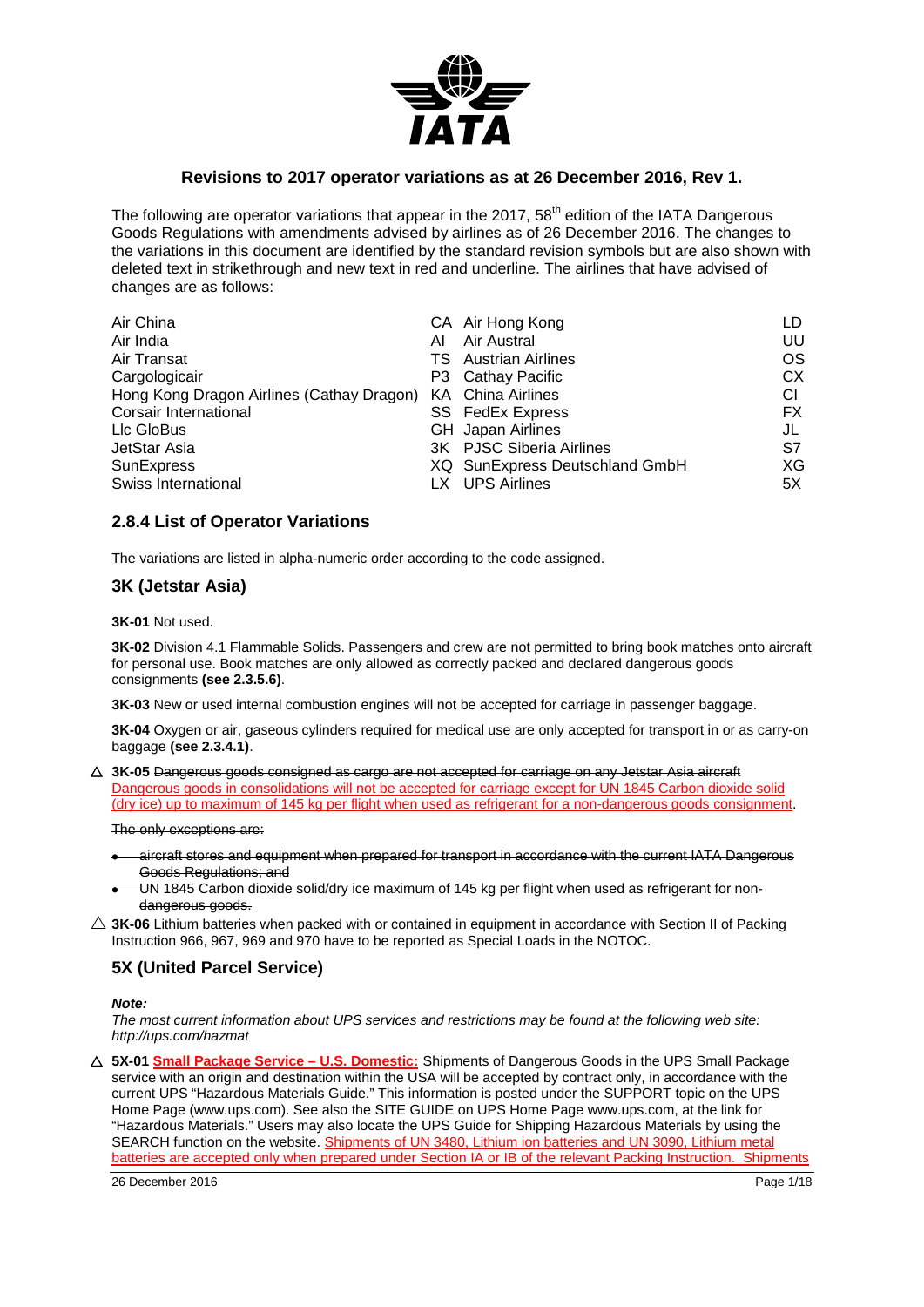

containing UN 3090 or UN 3480 prepared according to Section II are not accepted. Refer to 5X-08 for preapproval requirements related to shipments of UN 3090.

 **5X-02 Small Package Service – Origins or Destinations outside U.S.:** UPS International Small Package service rules and restrictions apply to all dangerous goods shipments with an origin and/or destination outside of the USA. Such shipments, including Biological Substances, Category B, will be accepted by contract only **(see 5X-01 above for USA domestic shipments)**. Countries available for service are shown at the following web site in the column for "Biological Substances, Category B:

Website: www.ups.com/content/us/en/resources/ship/idg/information/acl.html

When shipping packages requiring an IATA Shipper's Declaration for Dangerous Goods, combination packagings must be used and packages must not exceed 30 kg gross weight. When applicable, not more than three compatible different dangerous goods may be contained in one outer packaging (5.0.2.11). The following classes/divisions of Dangerous Goods are prohibited from UPS international Small Package service:

- Class 1 (Explosives)
- Division 2.3 (Toxic Gas)
- Division 4.2 (Spontaneously Combustible)
- Division 4.3 (Dangerous When Wet)
- Division 5.1 (Oxidizer)
- Division 5.2 (Organic Peroxide)
- Division 6.1—Substances requiring a "Toxic" label

Shipments of UN 3506, Mercury contained in manufactured articles will be accepted only when the packages do not require a "Toxic" sub-risk label.

- Division 6.2 (Infectious Substances, Category A)
- Class 7—Substances requiring a "Radioactive" White–I, Yellow–II, Yellow–III, or Fissile label.
	- Radioactive Material, Excepted Package shipments are also prohibited.
- Class 9—
	- Shipments of UN 2807, Magnetized material which conform to Packing Instruction 953 are limited to origins and destinations within the UPS International Dangerous Goods (IDG) network. A listing of origins and destinations authorized for IDG may be found at the following link the following link: http://www.ups.com/content/us/en/resources/ship/idg/information/acl.html. Additionally, such shipments must be labelled in accordance with Packing Instruction 953 and documented in one of the following ways:
	- Identified as "Magnetized material" in a Package Reference field on the UPS Shipping Label; or
	- Accompanied by a written document, affixed directly to the outside of the package or contained in a resealable envelope on the package, identifying the contents as "Magnetized material".
- Complete information about UPS Small Package International Dangerous Goods service, including specific limitations per package, may be found at the link for UPS GUIDE FOR SHIPPING INTERNATIONAL DANGEROUS GOODS at the site identified in variation 5X-01.
- All permitted Dangerous Goods in Excepted Quantities are accepted. UPS class/division restrictions do not apply to Dangerous Goods in Excepted Quantities.

Shipments of UN 3480, Lithium ion batteries and UN 3090, Lithium metal batteries are accepted only when prepared under Section IA or IB of the relevant Packing Instruction. Shipments containing UN 3090 or UN 3480 prepared according to Section II are not accepted. Refer to 5X-08 for pre-approval requirements related to shipments of UN 3090.

#### **(see 1.3.2, 8.1.6.9.1 and 10.8.3.9.1)**.

 **5X-03 UPS Air Cargo Service:** Dangerous goods shipments will be accepted in Air Cargo Service by contract only. All contract applications must be reviewed and approved by the UPS Air Dangerous Goods Department (SDF) and Air Cargo Service (UPS Air Group-SDF). Hazard Classes accepted in Air Cargo Service are subject to approval and shipments are subject to advance arrangement.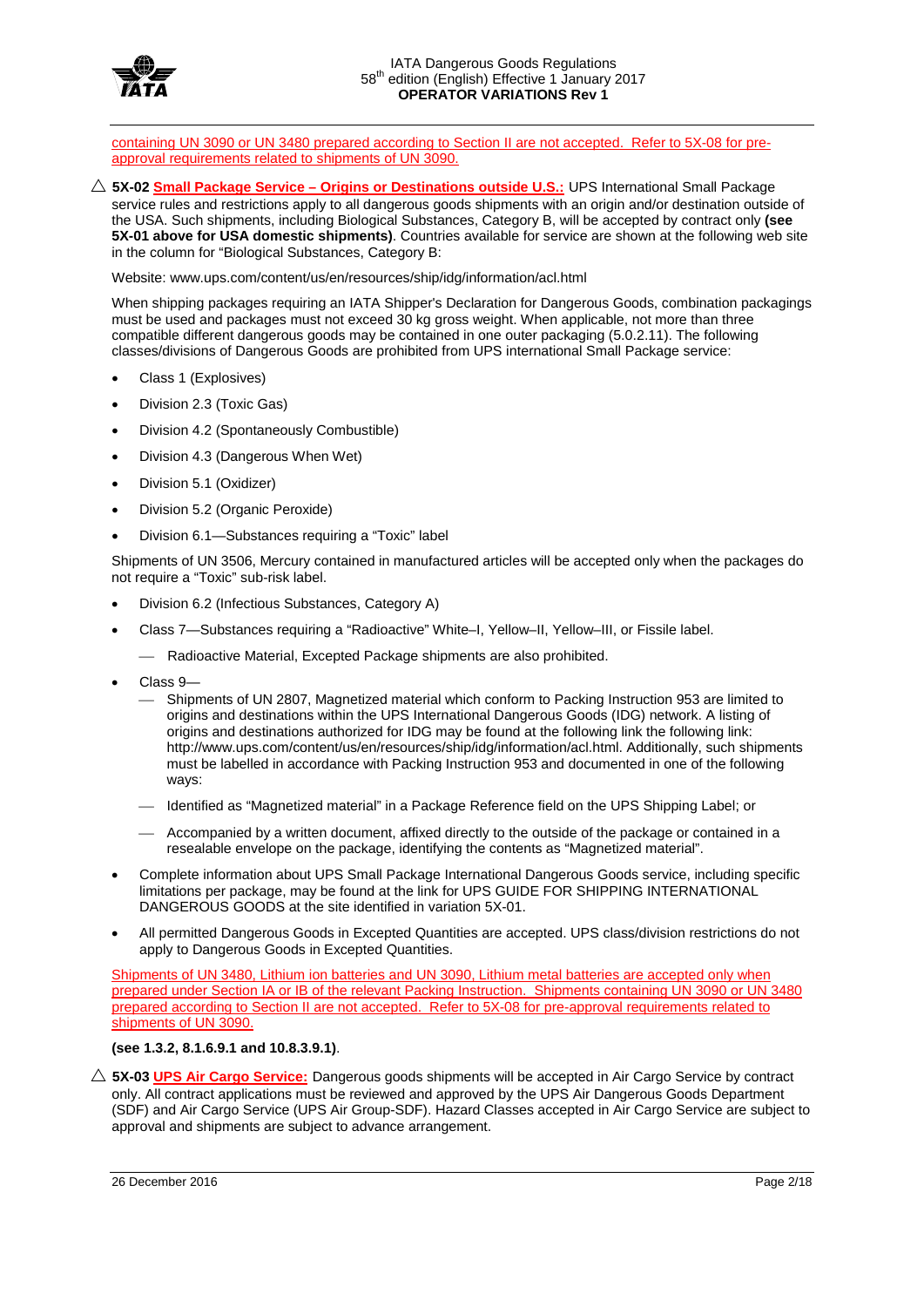

Shipments of UN 3480, Lithium ion batteries and UN 3090, Lithium metal batteries are accepted only when prepared under Section IA or IB of the relevant Packing Instruction. Shipments containing UN 3090 or UN 3480 prepared according to Section II are not accepted. Refer to 5X-08 for pre-approval requirements related to shipments of UN 3090Approval to ship UN 3090 lithium metal batteries is required. Refer to 5X-08 and the Air Cargo shipper contract for details.

- **5X-04 UPS Global Freight Forwarding:** Dangerous Goods shipments in UPS Air Freight Services are accepted by arrangements between UPS Airlines and UPS Supply Chain Solutions. Prohibited hazard classes include:
	- Divisions 1.1, 1.2, 1.3, 1.4F, 1.5 and 1.6 (Explosives)
	- Division 2.3 Toxic Gases
	- Materials having either a primary or subsidiary hazard of Division 6.1–with a Packing Group I inhalation toxicity
	- Division 6.2–(Infectious Substances, Category A)
	- Class 7 (outside of the U.S., Canada and Mexico)–substances requiring a "Radioactive" White-I, Yellow-II or Yellow-III label.
		- Materials requiring a Fissile label are not accepted in any UPS service.
		- Radioactive Material, Excepted Package shipments are also prohibited outside the U.S. and Canada.

Shipments of UN 3480, Lithium ion batteries and UN 3090, Lithium metal batteries are accepted only when prepared under Section IA or IB of the relevant Packing Instruction. Shipments containing UN 3090 or UN 3480 prepared according to Section II are not accepted. Refer to 5X-08 for pre-approval requirements related to shipments of UN 3090.

**5X-05 General:** When an IATA Shipper's Declaration for Dangerous Goods is required, the shipper must present three original copies.

**5X-06 General:** To maintain compliance with USG-18, for the following listed materials, UPS requires all packages to comply with U.S. DOT packaging requirements contained in 49 CFR 173.302(f) and 173.304(f). Such packagings must be marked with the text "DOT31FP" on the outer package. Affected entries are:

- **UN 1070**  Nitrous oxide–see 49 CFR 173.340(f)
- **UN 1072**  Oxygen, compressed–see 49 CFR 173.302(f)
- **UN 2451**  Nitrogen trifluoride–see 49 CFR 173.302(f)
- **UN 3156**  Compressed gas, oxidizing, n.o.s.–see 49 CFR 173.302(f)
- **UN 3157**  Liquefied gas, oxidizing, n.o.s.–see 49 CFR 173.304(f)
- **UN 3356**  Oxygen generator, chemical–see 49 CFR 173.168

Carbon dioxide and oxygen mixture, compressed–see 49 CFR 173.304(f)

- $\triangle$  5X-07 General: The following limitations apply to the commodities identified here:
	- Shipments of UN3480, Lithium ion batteries and UN3090, Lithium metal batteries are accepted only when prepared under Section I.A or I.B of the relevant Packing Instruction. Shipments containing UN3090 or UN3480 prepared according to Section II are not accepted. Refer to 5X-08 for pre-approval requirements related to shipments of UN3090. Depending on required routing, shipments of UN 3480, Lithium ion batteries prepared in accordance with Section II of PI 965 may need to be returned to shippers due to prohibitions on carrying such shipments aboard passenger aircraft. Please refer to UPS.com for details.
	- For shipments tendered without an IATA Air Waybill, lithium battery packages of UN 3480, UN 3481, UN 3090 or UN 3091 prepared and marked/labelled in accordance with Section II of the relevant Packing Instruction should also be marked with appropriate information on the address label or adjacent to the mark required by 7.1.5.5 or the label shown at 7.4.8, to enable UPS to identify the shipment type when transferring to partner air carriers. For example:
		- P.I. 965-II
		- P.I. 966-II
		- P.I. 967-II
		- P.I. 968-II
		- $-$  P.I. 969-II
		- P.I. 970-II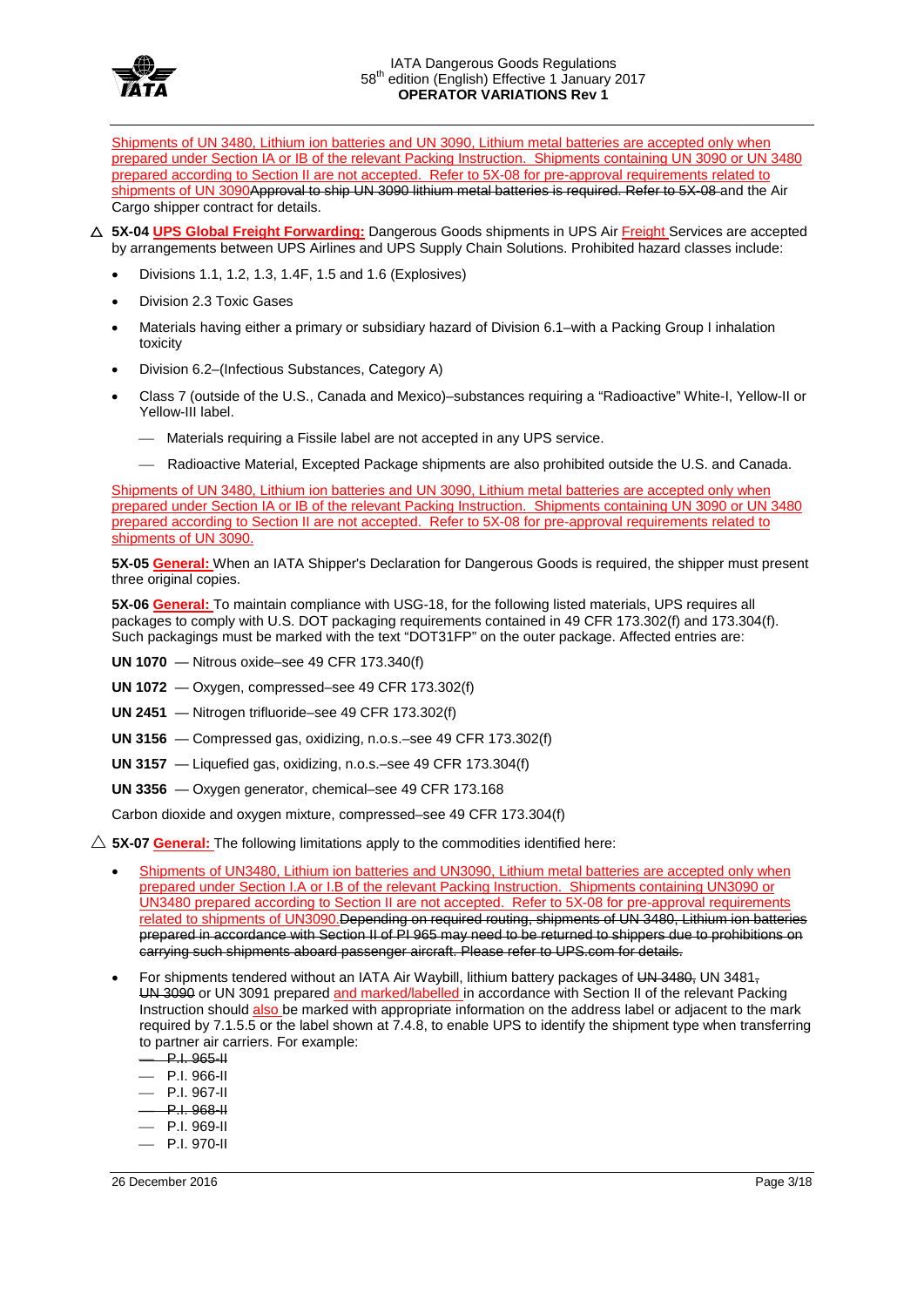

Alternatively, such information may be included on a document accessible from the outside of the package.

- Shipments of refurbished lithium batteries, or refurbished lithium batteries packed with or contained in equipment are not accepted unless specifically approved by the UPS Air Dangerous Goods Department (SDF);
- Shipments of lithium batteries in any UPS air services (including UPS Small Package, UPS Air Freight services or UPS Air Cargo services) which require the use of Special Provisions A88, A99 or A183 are subject to and must receive prior approval from the UPS Air Dangerous Goods Department (SDF);
- For UPS Small Package service, shipments of UN 3171, **Battery-powered vehicle**, will only be accepted under the following conditions:
	- Passenger aircraft quantities only; not accepted as CAO;
	- Shipment is limited to a maximum gross weight of 30 kg;
	- Vehicle containing lithium battery or batteries therein that would separately be classified as UN 3480 or UN 3090. The battery contained in the vehicle is limited to 5 kg maximum net weight;
	- For shipments of UN 3171 powered by lithium batteries, UPS requires the additional marking, "Contains Lithium Batteries." The marking must meet the requirements as stated in 7.1.4.4.1 and be near the proper shipping name mark;
	- Vehicle containing a wet, non-spillable battery or batteries therein that would separately be classified as UN 2800. The battery contained in the vehicle is limited to 25 kg maximum net weight.
- Shipments of UN 3171, **Battery-powered vehicle**, containing defective or damaged batteries are not accepted by UPS.
- Shipments of UN 3077, **Environmentally hazardous substance, solid, n.o.s.** will not be accepted when contained in Intermediate Bulk Containers (IBCs) in any UPS air services (including UPS Small Package, UPS Air Freight services or UPS Air Cargo services);
- Shipments of UN 2807, **Magnetized materials**, for which the magnetic field strength exceeds 0.00525 gauss when measured at 4.6 m from any surface of the package are not accepted in UPS services (including UPS Small Package; UPS Air Freight services or UPS Air Cargo services);
- Shipments of UN 3245, **Genetically modified organisms** or **Genetically modified micro-organisms** with an origin and/or destination outside the U.S. are not accepted in UPS small package services. For UPS Air Freight shipments, case-by-case approval is required to assure the ability to import or transit the shipments within countries involved.
- **5X-08 General:** UPS limits transport of UN 3090 Lithium Metal Batteries to origins and destinations within its International Dangerous Goods (IDG) network. A listing of origins and destinations authorized for IDG may be found at the following link: http://www.ups.com/content/us/en/resources/ship/idg/information/acl.html

All customers who wish to ship UN 3090 Lithium Metal Batteries without equipment via UPS Air services must obtain pre-approval from UPS Airlines. The pre-approval requirement applies to lithium metal battery shipments that are considered lightly regulated (such as small cells or batteries), as well as to lithium metal battery shipments that are fully regulated and require dangerous goods shipping papers (Shipper's Declaration). This approval is separate and in addition to any other required UPS agreement.

More information regarding the approval program may be found at the following link: http://www.ups.com/content/us/en/resources/ship/hazardous/responsible/lithium-battery-preapproval.html

### **AI (Air India)**

**AI-01** Explosives shall not be carried with the exceptions of items covered under UN 0012 and UN 0014 subject to approval from Director General Civil Aviation.

**AI-02** Class 3, Flammable liquids in Packing Group I are not acceptable for carriage.

**AI-03** Division 4.3, Substances which on contact with water emit flammable gases are not accepted for carriage.

**AI-04** Dangerous Goods must not be consolidated with non-dangerous goods.

**AI-05** Carriage of carbon dioxide solid (dry ice) per aircraft shall be limited to the following:

**(a)** 1,500 kg on A330-200;

**(b)** 1,200 kg on B747-400/B777-300ER/B777-200LR;

26 December 2016 Page 4/18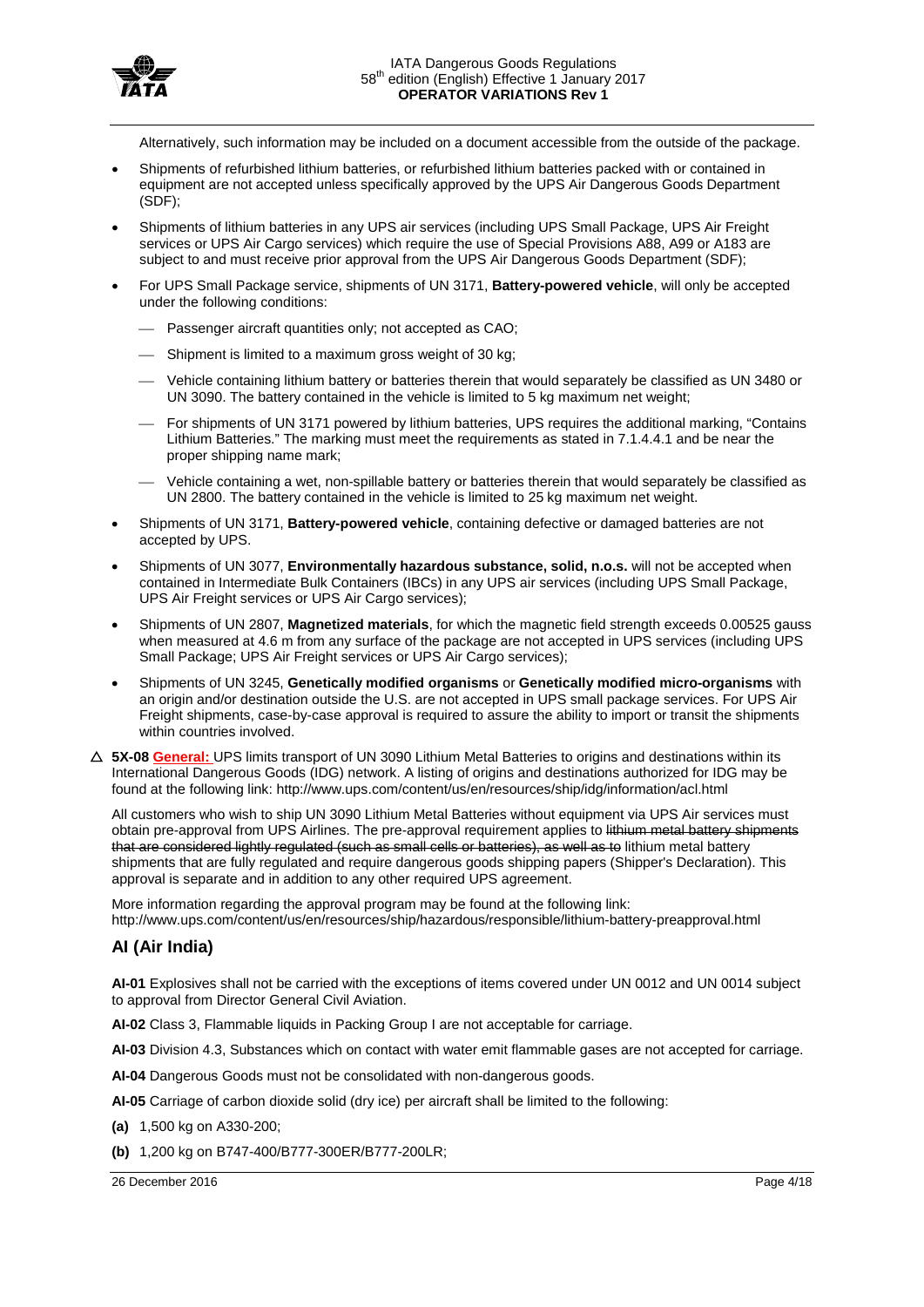

- **(c)** 500 kg on B787-800/A310;
- **(d)** 200 kg on A319/A320/A321/B737-800.

**AI-06** A 24 hour emergency telephone number must be provided in the "Handling Information" box of the Shipper's Declaration and air waybill.

- **AI-07** Fissile material shall not be accepted for carriage.
- $\triangle$  AI-08 Only UN 3481, lithium ion batteries packed with equipment and lithium ion batteries contained in equipment prepared in accordance with PI 966 and PI 967, respectively will be accepted for transport. UN 3091, lithium metal batteries packed with equipment and lithium metal batteries contained in equipment prepared in accordance with PI 969 and PI 970 respectively, are forbiddenNot used.
- **AI-09** Small vehicles powered by lithium batteries are forbidden for carriage on Air India flights as a part of passenger's baggage (checked and carry-on), examples include but are not limited to airwheel, solowheel, hoverboard, mini-segway, balance wheel.

# **CA (Air China)**

**CA-01** Dangerous goods in consolidations will not be accepted for carriage, except for:

- consolidations with only one house air waybill;
- consolidations having one master air waybill with more than one house air waybill which have the same shipper and different consignees containing only dangerous goods of Class 9, (excluding UN 3480 Lithium ion batteries and UN 3090 Lithium metal batteries);
- consolidations having multiple house air waybills with different shippers/consignees containing only ID 8000, Consumer commodity and/or UN 1266, Perfumery products and/or UN 1845, dry ice.

### **(see 1.3.3, 8.1.2.4, 9.1.8 and 10.8.1.5)**.

**CA-02** Not used.

**CA-03** Not used.

**CA-04** Sufficient absorbent material to absorb the contents of all inner packagings must be used for combination packagings containing corrosive liquids in Packing Groups I, II and III.

**CA-05** The telephone or facsimile number of the consignee must be shown on the Air Waybill **(see 8.2 and 10.8.8)**.

**CA-06** Dangerous goods originating from China will not be accepted for carriage in air mail, except for radioactive materials in excepted packages which meet the requirement of 2.4.1 in these regulations **(see 2.4 and 10.2.2)**.

**CA-07** Dangerous goods in excepted quantities originating from China will not be accepted, except for radioactive materials in excepted packages **(see 2.6 and 10.5.8)**.

**CA-08** Cold storage for dangerous goods is not available, except when Carbon dioxide, solid (Dry ice) is used as a refrigerant for non-dangerous goods **(see Packing Instruction 954)**.

**CA-09** Fireworks originating from China will not be accepted for carriage **(see Packing Instruction 135)**.

**CA-10** Single packagings including composite packagings containing liquid dangerous goods are not accepted for carriage unless overpacks are used. Such overpacks must be strong enough for carriage.

**CA-11** The following dangerous goods are not accepted for carriage on Air China's international and domestic passenger flights:

- Class 1 explosives with exception of 1.4S.
- Division 2.3 toxic gas with exception of aerosols.
- Division 6.1 toxic substance of Packing Group I.
- Division 6.2 category A infectious substance, except when transported under the needs of the Ministry of Health of China, the CDC of China and the Ministry of Forest of China.
- Class 7 Radioactive Material in Type B or in Type C packaging with III-yellow category.

**CA-12** Oxygen or air, gaseous cylinders required for medical use are not permitted in passengers' checked or carry-on baggage and on one's person. Should a passenger require supplementary oxygen, a prior request must be made to Air China Limited **(see 2.3.4.1)**.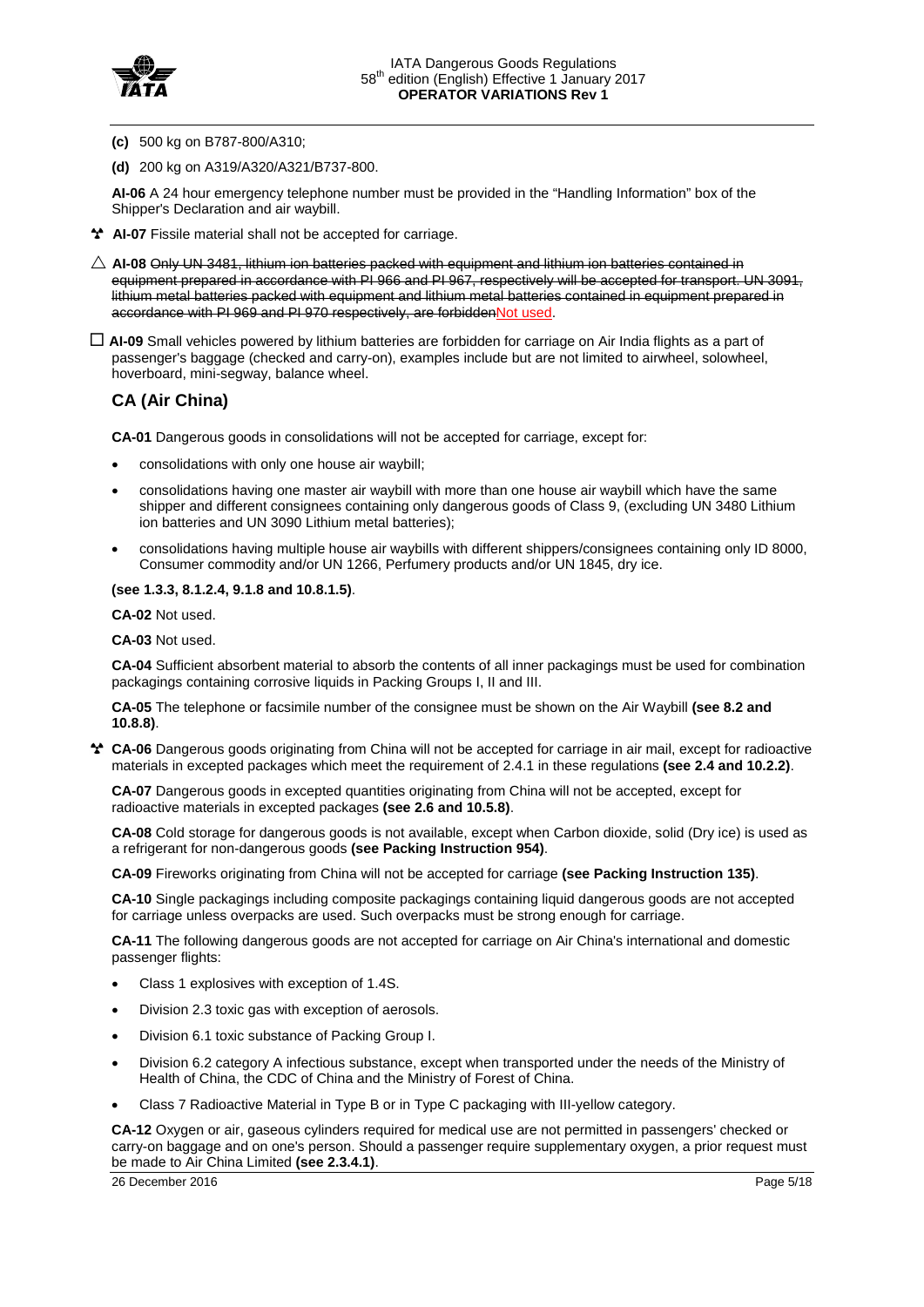

**CA-13** UN 3480, lithium ion batteries (Section IA, Section IB and Section II) prepared in compliance with PI 965, UN 3090 Lithium Metal Batteries (Section IA, Section IB and Section II) prepared in compliance with PI 968 are not accepted as cargo.

- $\triangle$  **CA-14** Each passenger and crew member is not permitted to carry more than 8 spare batteries in total. Included in the total of eight spare batteries are:
	- not more than 2 lithium ion batteries with a watt-hour rating exceeding 50 Wh but not exceeding 100 Wh or 2 lithium metal batteries, with a lithium metal content exceeding 1 g but not exceeding 2 g;

#### *Notes:*

- *1. No more than two power banks are permitted.*
- *2. Lithium ion batteries, lithium metal batteries or power banks without any clear marks of the Watt-hour or lithium metal content or where the Watt-hour rating can't be calculated are forbidden.*
- *3: Medical devices such as Portable Oxygen Concentrators (POC), which are permitted to be used on board, are specified in the relevant manuals or documents of Air China. The number of spare batteries for the devices mentioned above shall also be complied with the regulations in the relevant manuals or documents of Air China.*
- the permitted number of spare lithium batteries for wheelchairs or other mobility aids is included in the total of 8 spare batteries, and must comply with the relevant requirements for wheelchairs and other mobility aids.

 **CA-15** Small vehicles powered by lithium batteries such as balance wheel, air wheel, solo wheel, hoverboard, bike etc. are forbidden to be transported in the passengers luggage either as checked or carry-on baggage.

### **CI (China Airlines)**

- **CI-01** The following dangerous goods will not be accepted for carriage as cargo on China Airlines' passenger flights:
	- **1.** Class 1 to Class 8; except for UN 1072 (in compliance with SP A302), UN 2908, UN 2909, UN 2910, UN 2911, UN 3164 meeting requirement of PI208(a) and UN 3373;
	- **2.** fully regulated lithium ion batteries (Class 9) as per Section IA and IB of PI 965 and Section I of PI 966– PI 967 (RLI);
	- **3.** fully regulated lithium metal batteries as per Section I of PI 969–PI 970 (RLM).

#### *Note:*

*The above prohibitions do not apply to CI company material.*

**CI-02** Dangerous goods in excepted quantities will not be accepted, except for radioactive materials, excepted package **(see Subsection 2.6)**.

**CI-03** Dangerous goods in consolidations will not be accepted for carriage, except for:

- **(a)** consolidations having one master air waybill with one or more house air waybill(s) containing only dangerous goods; or
- **(b)** consolidations containing the following dangerous goods and general cargo:
	- UN 1845 Carbon dioxide, solid (Dry ice) when used as a refrigerant for non-dangerous goods;
	- UN 2807 Magnetized material as per PI 953 and with field strength no more than 0.418 A/m or 0.00525 Gauss measured at a distance of 4.6 m;
	- ID 8000 Consumer commodity/UN 1266 Perfumery product;

### **(see 1.3.3, 8.1.2.4, 9.1.8 and 10.8.1.5)**.

**CI-04** Any liquid dangerous goods having primary hazard or subsidiary hazard of Class 8–Corrosives in single packaging will not be accepted unless each single packaging overpacked with rigid material to protect at least the top and bottom of the packaging. The packages shall be stackable **(see 5.0.2.14)**.

**CI-05** Oxygen Generator Chemical UN 3356 will not be accepted for carriage except CI company material.

**CI-06** The shipper must obtain an approval from Atomic Energy Council/Taiwan for the import, export, transferring or transiting of Radioactive Material to, from, via Taiwan 7 days prior to flight departs from the State of origin. Radioactive material, excepted package is not subject to above requirement.

Atomic Energy Council

26 December 2016 Page 6/18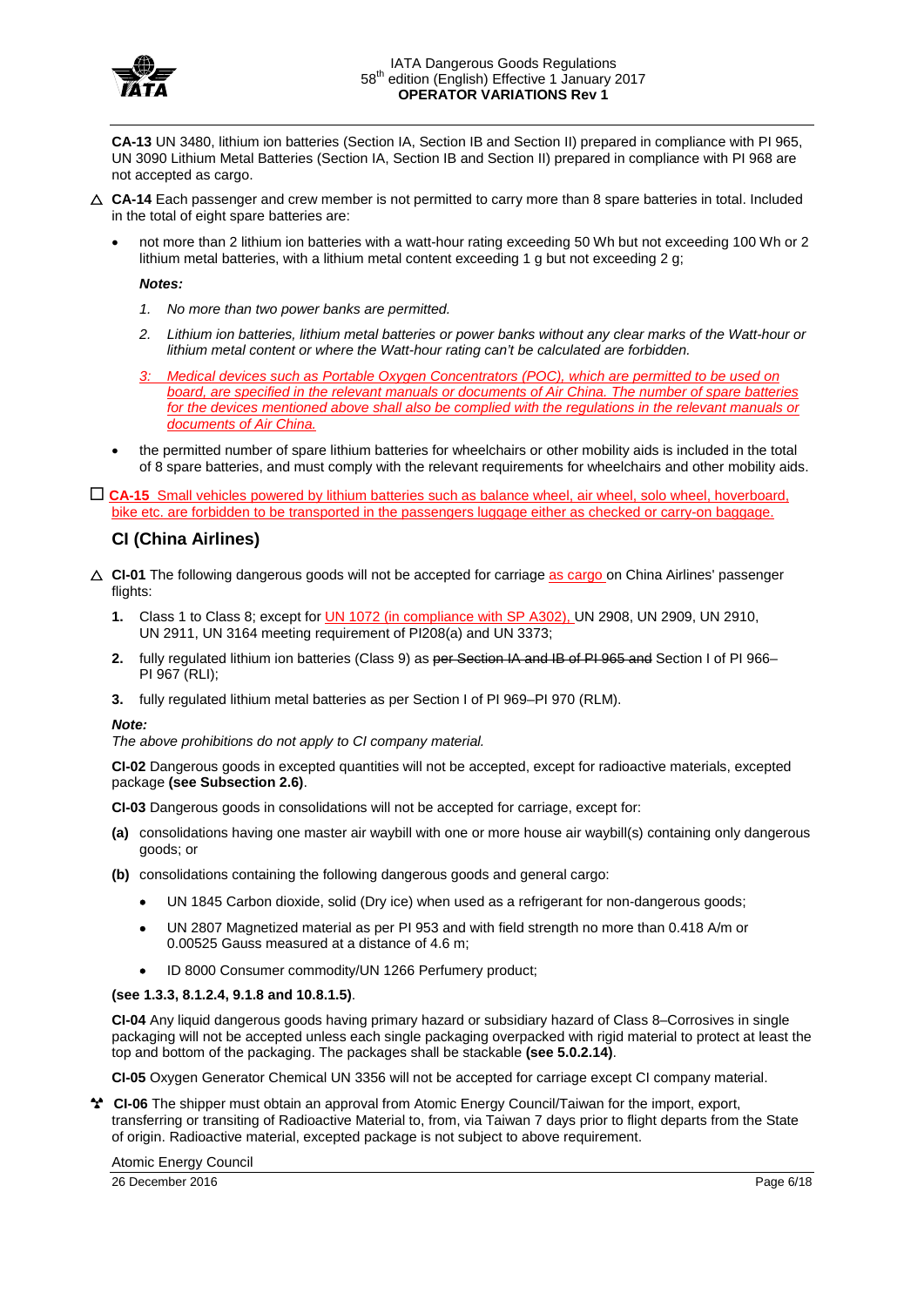

80, Section 1, Chenggong Road Yonghe District New Taipei City 23452 Chinese Taipei

Tel: +886-2-8231 7919, Ext 2179/2187 Fax: +886-2-8231 7829

**CI-07** Dangerous goods offered for transport under State exemptions or approvals (e.g. as required by Special Provision A1, A2, A106, etc.) will not be accepted for carriage.

**CI-08** Radioactive material (Class 7), except for radioactive material, excepted package, must be segregated from packages containing Class 1, 2, 3 and 8 dangerous goods.

**CI-09** The following dangerous goods will not be accepted for carriage as cargo by China Airline's aircraft:

- **(a)** Lithium Ion cells and batteries (UN 3480) prepared in accordance with Section II of Packing Instruction 965.
- **(b)** Lithium Metal cells and batteries (UN 3090), prepared in accordance with Section IA, IB and II of Packing Instruction 968.

#### *Note:*

*Above prohibitions does not apply to CI company material.*

### **CX (Cathay Pacific Airways)**

**CX-01** UN 3480 Lithium ion batteries. Lithium ion cells and batteries are prohibited from carriage as cargo on Cathay Pacific Airways aircraft. This applies to Section IA, IB and Section II of Packing Instruction 965.

This prohibition does not apply to:

- lithium ion cells and batteries packed with or contained in equipment (UN 3481) in accordance with PI 966 and PI 967; or
- lithium batteries (rechargeable and non-rechargeable) covered by the Provisions for Dangerous Goods Carried by Passengers or Crew (see 2.3.2 to 2.3.5 and Table 2.3.A).

**CX-02** All combination packagings containing liquid dangerous goods in Packing Groups I, II or III must contain sufficient absorbent material to absorb the entire contents of all the inner packagings.

#### **CX-03** Not used.

**CX-04** The shipper must provide a 24-hour emergency telephone number of a person/agency who is knowledgeable of the hazards, characteristics and actions to be taken in case of an accident or incident concerning (each of) the dangerous goods being transported. This telephone number, including country and area code, preceded by the words "Emergency Contact" or "24-hour number" must be inserted on the DGD preferably in the "Additional Handling Information" box, e.g. "Emergency Contact +47 67 50 00 00" **(see 8.1.6.11 and 10.8.3.11)**.

**CX-05** Liquid dangerous goods in single packagings of drums and jerricans of any material must be prepared as follows:

- **1.** the steel drums/plastic drums/plastic jerricans must be protected by other strong outer packaging, for example fibreboard box; or
- **2.** if prepared as an open overpack, a suitably sized plastic, foam or wooden pallet must be used to protect at least the top and bottom of the packaging.

**CX-06** In addition to the requirements of 8.2.5, the UN number(s) of all shipments of dangerous goods in excepted quantities must be indicated on the air waybill.

**CX-07** UN 3090 Lithium metal batteries. Lithium metal cells and batteries are prohibited from carriage as cargo on Cathay Pacific Airways aircraft. This applies to Section IA, IB and Section II of Packing Instruction 968.

This prohibition does not apply to:

- lithium metal cells and batteries packed with or contained in equipment (UN 3091) in accordance with PI 969 and PI 970; or
- lithium batteries (rechargeable and non-rechargeable) covered by the Provisions for Dangerous Goods Carried by Passengers or Crew (see 2.3.2 to 2.3.5 and Table 2.3.A).
- $\triangle$  CX-08 All packages prepared in accordance with Section II of PI 967 or Section II of PI 970 must bear the lithium battery mark or lithium battery handling label as required by 7.1.5.5 or 7.2.4.7 respectively. This requirement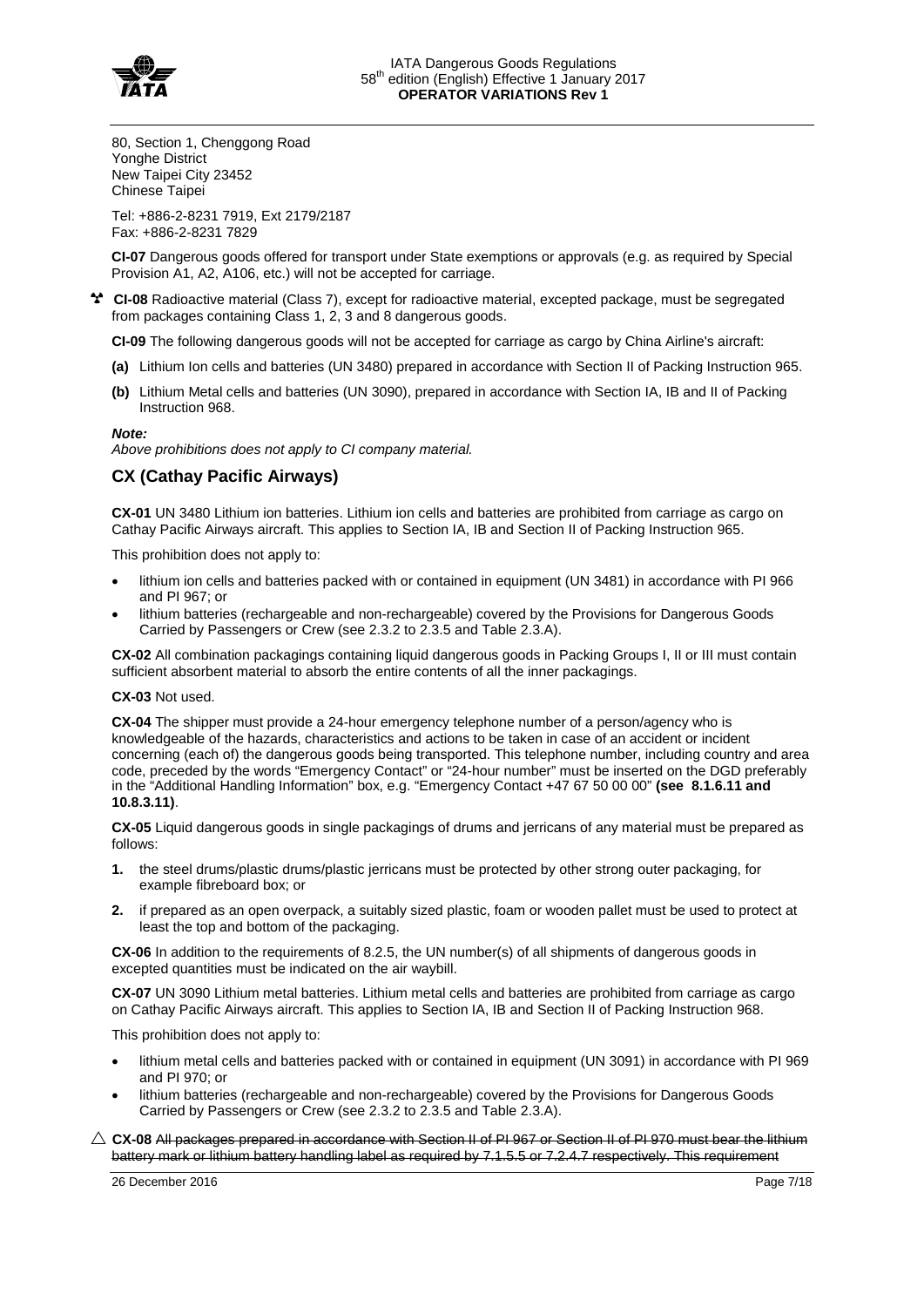

applies to all packages of lithium batteries contained in equipment, even where the package contains no more than four cells or two batteries installed in equipment. The requirement for the lithium battery mark or lithium battery handling label does not apply to packages containing only button cells installed in equipment (including circuit boards). Not used.

# **FX (Federal Express)**

### **FX-01**

- **(a)** Class 1 articles and substances offered on a FedEx International Priority Freight (IPF), FedEx International Premium (IP1), or FedEx International Express Freight (IXF) may require a pre-alert or pre-approval. Call the FedEx Express Freight Customer Service at (877) 398-5851 for additional information **(see Packing Instructions 101–143)**. Any Class 1 shipments originating in a non-U.S. location requires pre-approval. Call your local FedEx customer service number and ask for FedEx Express Freight customer service.
- **(b)** FedEx Express will not accept for transport any explosives assigned to Division 1.3.

### **FX-02**

- **(a)** Except for UN 1230—Methanol and Excepted Quantities (EQ), substances with a primary or subsidiary risk of Division 6.1 in Packing Group I or II:
	- with an origin and destination within the USA including Puerto Rico, will only be accepted if in approved DOT Exemption/Special Permit (SP) packaging;
	- will only be accepted for International transport in "V" rated combination packaging.
- **(b)** Poison Inhalation Hazard (PIH) with a hazard zone "A" or any Class 2 substance with a toxic primary or subsidiary risk label will not be accepted for carriage.
- **(c)** Polychlorinated biphenyls: The following Class 9 materials, if known or suspected to contain PCBs, must be packaged as follows—for liquids: IP3 or IP3A inner metal packaging with absorbent material utilized to fill all available space; for solids: any inner packaging as per applicable packing instruction is permitted. Outer packaging must be a 1A2 steel drum, 4H2 plastic box, USA DOT-SP 8249, 9168 or 11248 **(see Packing Instructions [–] listed after each substance)**:
	- **UN 2315**  Polychlorinated biphenyls, liquid [964]
	- **UN 3077** Environmentally hazardous substance, solid, n.o.s. ★ [956, Y956]
	- **UN** 3082 Environmentally hazardous substance, liquid, n.o.s. ★ [964, Y964]
	- **UN 3432**  Polychlorinated biphenyls, solid [956]
- **(d)** All U.S. domestic shipments of Division 4.3 must be offered either under a limited quantity "Y" prefix Packing Instruction or offered using a DOT special permit that does not require placarding for road transport. Shipments originating in the U.S. and destined for a non-U.S. location must be offered under a limited quantity "Y" prefix Packing Instruction or dropped off at a FedEx Express staffed facility that accepts dangerous goods. Shipments originating in non-U.S. locations destined for a U.S. location must either be offered under a limited quantity "Y" prefix Packing Instruction or sent as hold for pickup at a staffed FedEx Express facility that accepts dangerous goods.
- **(e)** FedEx Express will only accept Oxygen, compressed (UN 1072) when packed in an ATA Specification 300 Category I outer packaging. Packaging must be marked in accordance with the marking criteria of Air Transportation Association (ATA) specification No. 300. In addition, FedEx Express will require the outer package to have the additional tested specification mark of DOT31FP **(see Packing Instruction 200 and USG-15(d))**. The additional tested specification mark of DOT31FP will be required in addition to the specification container utilized and marked for all UN numbers listed in USG-18 which include UN3156, UN 3157, UN 2451, UN 1070 and UN 3356.
- **(f)** When using International Economy (IE) or International Economy Freight (IEF) to ship liquids in the primary hazard classes/divisions of 3, 4.2, 5.1, 5.2 and 8, customers must use "V rated" packaging. **See www.fedex.com/us** ; keyword dangerous goods (search field); FedEx Services Available to Ship Dangerous Goods.

### **FX-03**

**(a)** Class 7 substances offered on FedEx International Priority Freight (IPF), FedEx International Premium (IP1), or FedEx International Express Freight (IXF) may require a pre-alert or pre-approval. Call (877) 398-5851 for additional information. Plutonium 239 and 241 will not be accepted as UN 3324, UN 3325, UN 3326, UN 3327, UN 3328, UN 3329, UN 3330, UN 3331 or UN 3333.

26 December 2016 Page 8/18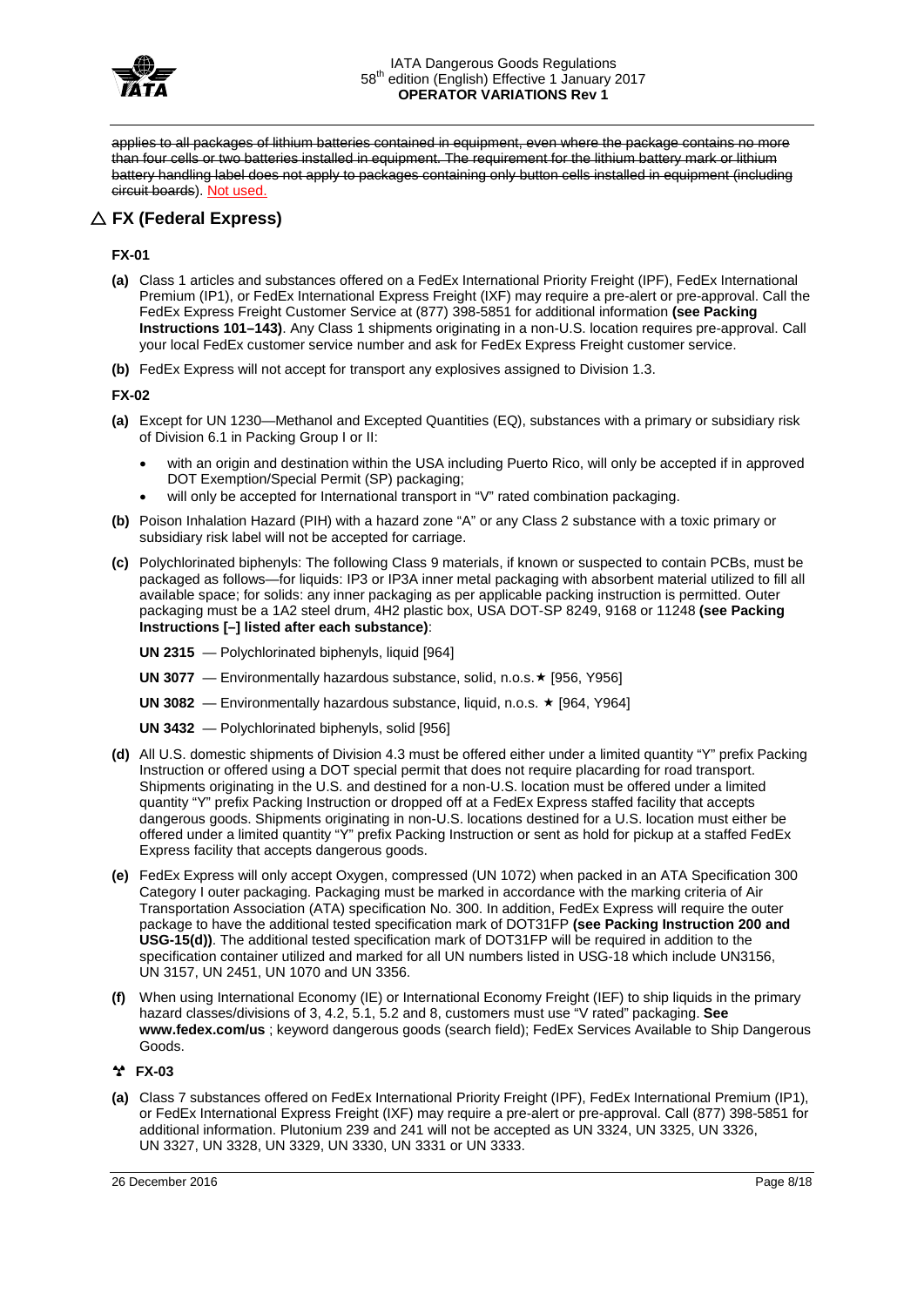

**(b)** FedEx Express will not accept labelled radioactive material with a subsidiary risk of 1.4, 3, 4.1, 4.2, 4.3, 5.1, 5.2, 8, or 2.2 with a Cargo Aircraft Only label unless the shipper has been pre-approved.

Class 7 shipments originating in a non-U.S. location require pre-approval. Call your local FedEx customer service number and ask for FedEx Express Freight customer service.

- **(c)** All fissile shipments worldwide require pre-approval. Call 1-901-434-3200 for assistance.
- **(d)** For mixtures or solutions of radionuclides enter "mixture" or "solution" as appropriate in the Quantity and Type of Packaging in association with the physical and chemical form (e.g. liquid salt solution or solid oxide mixture).
- **(e)** FedEx Express will not accept Radioactive Material, Excepted Package (UN 2908, UN 2909, UN 2910, UN 2911) in an Overpack nor will more than one package on a skid/pallet be accepted.

**FX-04**

**(a)** The following Class 8 substances will not be accepted for carriage **(see Packing Instructions [–] listed after each substance)**:

**UN Number — Description**

**UN 1796** — **Nitrating acid mixture**, over 40% concentration [854, 855]

**UN 1826** — **Nitrating acid mixtures, spent**, over 40% concentration [854, 855]

**UN 2031** — **Nitric acid**, over 40% concentration [854, 855]

When shipping the above substances in acceptable concentrations, the concentration MUST be indicated on the Shipper's Declaration in association with the proper shipping name.

- **(b)** Hazardous waste as defined in USG-04, will not be accepted for carriage.
- **(c)** Division 6.2, items classed as Risk Group 4 by the World Health Organization (WHO) will not be accepted for carriage.
- **(d)** The following substances will not be accepted for carriage **(see Packing Instructions [–] listed after each substance)**:

**UN Number — Description**

**UN 1001** — **Acetylene, dissolved** [200]

**UN 1162** — **Dimethyldichlorosilane** [377]

- **UN 1308 Zirconium suspended in a flammable liquid**, Packing Group I, [361]
- **UN 1873 Perchloric acid**, over 50% concentration [553]
- **(e)** FedEx Express will not accept for transport any item with an A2 or that meets the definition of A183 or A209 Special Provision even with a Competent Authority approval.

**FX-05**

- **(a)** FedEx Express will not accept UN 3090 or UN 3480 offered as Section II.
- **(b)** All UN 3090 lithium metal batteries under Packing Instruction 968 (Section IA, IB) require pre-approval. **See www.fedex.com/us** ; keyword lithium batteries (search field).
- **(c)** All lithium batteries (Section I, IA, IB and II) in all packing instructions must not be shipped in the same package as the following dangerous goods classes/divisions: 1.4, 2.1, 3, 4.1, 4.2, 4.3, 5.1, 5.2 and 8 and 2.2 with a Cargo Aircraft Only label. This includes All Packed in One, Overpacks and combination All Packed in One/Overpacks.
- **(d)** All Section II lithium batteries must have the UN number(s) added to the IATA lithium battery handling label (Caution) effective 1/1/17.**Effective 1 July 2017.** When the lithium battery handling label (IATA Figure 7.4.H) is applied to packages / overpacks for Section IB and II lithium battery shipments, the applicable UN number(s) must be marked on the package adjacent to the lithium battery handling label.

**FX-06** Dangerous goods packages that cannot accommodate all of the required Federal Express and regulatory documentation as well as all required regulatory markings and labelling on the top or sides of the outer package, will not be accepted for carriage. Any required documentation, marking and labelling will not be permitted on the bottom of the package. FedEx branded packaging including brown boxes may not be used to ship dangerous goods or dry ice. Exceptions: FedEx Express white and brown boxes and tubes may be used for FedEx Express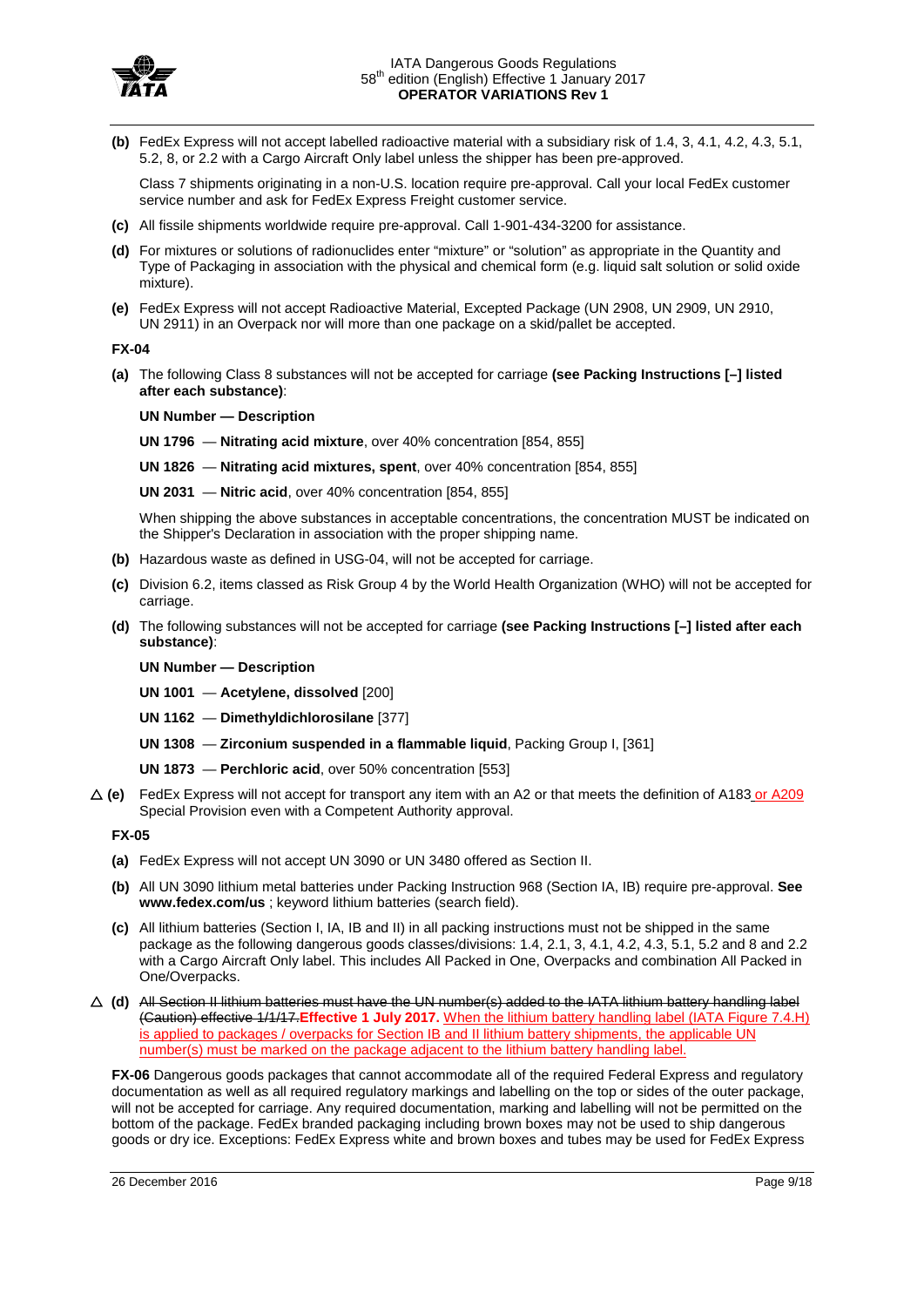

Section II lithium battery shipments. UN 3373, Biological Substance Category B may be shipped in the FedEx UN 3373 Pak and the FedEx Clinical Box.

**FX-07** This variation applies only when FX-18 does not apply. Hand written Shipper's Declarations will not be accepted. The following fields on the Shipper's Declaration must be typed or computer generated:

UN or ID number including the prefix, Proper shipping name, Hazard class or division, Subsidiary risk or division(s), Packing Group, Packaging Type, Packing Instruction, Authorization, Emergency telephone number.

#### *Note:*

*The technical name, when required, may be handwritten.*

For radioactive shipments, in addition to the items listed above the following must also be typed or computer generated:

Radionuclide, Special Form or Physical and Chemical Form All other entries may be handwritten.

Handwritten alterations/amendments to an entry required to be typed per FX-07 are acceptable if each alteration/amendment is legible and signed with the same signature used to sign the Shipper's Declaration.

**FX-08** When a Shipper's Declaration is required, three (3) copies must be provided with each shipment at the origin location. At least two of the copies must have the diagonal hatchings printed vertically in the left and right margins and must be printed in red.

**FX-09** Not used.

**FX-10** Not used.

**FX-11** Not used.

**FX-12** Not used.

**FX-13** Not used.

**FX-14** Not used.

**FX-15** Not used.

**FX-16** Not used.

**FX-17** Not used.

**FX-18** Shipper's Declarations for dangerous goods for all FedEx Express® dangerous goods shipments originating in the U.S. must be prepared using software with dangerous goods compliance edit checks and by one of the following methods:

- Certain FedEx electronic shipping solutions;
- Recognized shipper proprietary software; or
- FedEx recognized dangerous goods vendor software.

FX-18 currently does not apply to:

- Shipments originating in non-U.S. locations (including U.S. territories overseas, such as Puerto Rico);
- FedEx International Express Freight® (IXF) and FedEx International Premium® (IP1);
- Shipments containing Class 7 radioactive materials.

#### *Note:*

*A list of FedEx recognized dangerous goods shipping application vendors can be reviewed at www.fedex.com/us; dangerous goods (keyword).* 

### **GH (Llc GloBus)**

**GH-01** Shipment of dangerous goods transported by Llc GloBus flights will only be acceptable after getting advance approval of Llc GloBus. Requests for dangerous goods shipments must be sent to the following email address: email: cgo@s7.ru

Request for approval must be submitted and be made according to the special form of approval (form is provided by request). Form of approval to be attached to the set of accompanying documents and forwarded on board to the crew by the handling company at the airport of departure.

 **GH-02** Patient specimens will only be accepted if assigned to UN 2814 or UN 2900 or UN 3373 as appropriate. Biological substance, Category B–UN 3373 may only be accepted for carriage under necessary requirements and after a prior Llc GloBus written approval has been grantedNot used.

26 December 2016 Page 10/18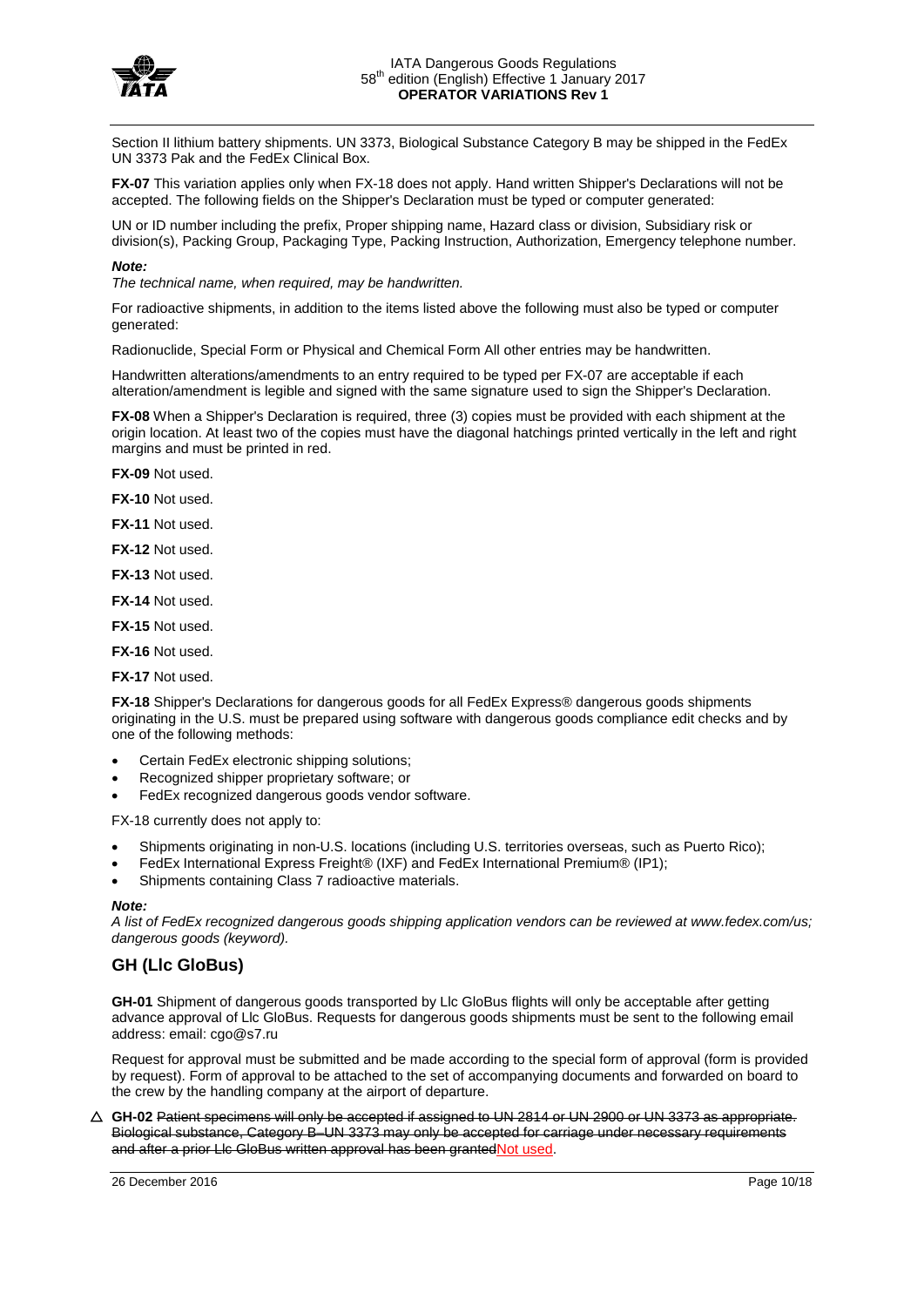

**GH-03** The Shipper must provide a 24-hour emergency telephone number of a person/agency who is knowledgeable of the hazards, characteristics and actions to be taken in case of an accident or incident concerning (any of) the dangerous goods being transported. This telephone number, including country and area code, preceded by the words "Emergency Contact" or "24-hour number" must be inserted on the Shipper's DGD in the "Additional Handling Information" box, e.g. "Emergency Contact +7(495)-123-45-78".

### **JL (Japan Airlines)**

**JL-01** A unit load device (ULD) containing dangerous goods other than those indicated in 9.1.4, which is transferred from another carrier, will not be accepted, unless otherwise approved by Japan Airlines.

- $\wedge$  **JL-02** Not used.
- **JL-03** Type B(M) Packages and/or any SCO, or LSA Materials in Industrial Packagings will not be accepted for carriage **(see Subsection 10.5)**.

**JL-04** Not used.

**JL-05** Any Type B(U) Packages will not be accepted for carriage on passenger aircraft unless they are intended for use in or incident to medical diagnosis, treatment or research **(see 10.9.3, 10.5.11 and 10.10.2)**.

**JL-06** Magnetized materials will not be carried aboard an aircraft if the net weight of the magnet itself exceeds:

- 2,000 kg or 4,400 lb in each Unit Load Device (ULD) and bulk compartment—(B-747F or B-747 aircraft);
- 2,000 kg or 4,400 lb in each Unit Load Device (ULD) and bulk compartment—(B-767F or B-767 aircraft);
- 2,000 kg or 4,400 lb in each Unit Load Device (ULD) and bulk compartment—(B-777 aircraft);
- 600 kg or 1,320 lb in one aircraft—(B-737 aircraft).

### **(see Packing Instruction 953)**.

**JL-07** Not used.

 **JL-08** Division 6.1, Toxic substances in Packing Group I will not be accepted for carriage. Substances assigned to Packing Group I with a toxic primary or subsidiary hazard or substances with a toxic primary or subsidiary hazard that are required to be in Packing Group I performance standard packagings are forbidden for carriage.

**JL-09** Liquid dangerous goods in single packagings of steel drums (1A1 or 1A2) and steel jerricans (3A1 or 3A2), will not be accepted unless overpacked with suitable material to protect at least the top and bottom of the packaging.

#### **JL-10** Not used.

**JL-11** The shipper must provide a 24-hour emergency telephone number of a person/agency who is knowledgeable of the hazards, characteristics and actions to be taken in the case of an accident or incident concerning each of the dangerous goods being transported. This telephone number, including the country and area code, preceded by the words "Emergency Contact" or "24-hour number", must be inserted on the DGD, preferably in the "Handling Information" box, e.g. Emergency Contact +47 67 50 00 00 **(see 8.1.6.11 and 10.8.3.11)**.

A 24-hour emergency telephone number is not required for shipments that do not require a Shipper's Declaration for Dangerous Goods.

### **KA (Hong Kong Dragon Airlines (Cathay Dragon))**

**KA-01** UN 3480 Lithium ion batteries. Lithium ion cells and batteries are prohibited from carriage as cargo on Cathay Dragon aircraft. This applies to Section IA, IB and Section II of Packing Instruction 965.

This prohibition does not apply to:

- lithium ion cells and batteries packed with or contained in equipment (UN 3481) in accordance with PI 966 and PI 967; or
- lithium batteries (rechargeable and non-rechargeable) covered by the Provisions for Dangerous Goods Carried by Passengers or Crew (see 2.3.2 to 2.3.5 and Table 2.3.A).

**KA-02** All combination packagings containing liquid dangerous goods in Packing Groups I, II or III must contain sufficient absorbent material to absorb the entire contents of all the inner packagings.

### **KA-03** Not used.

26 December 2016 Page 11/18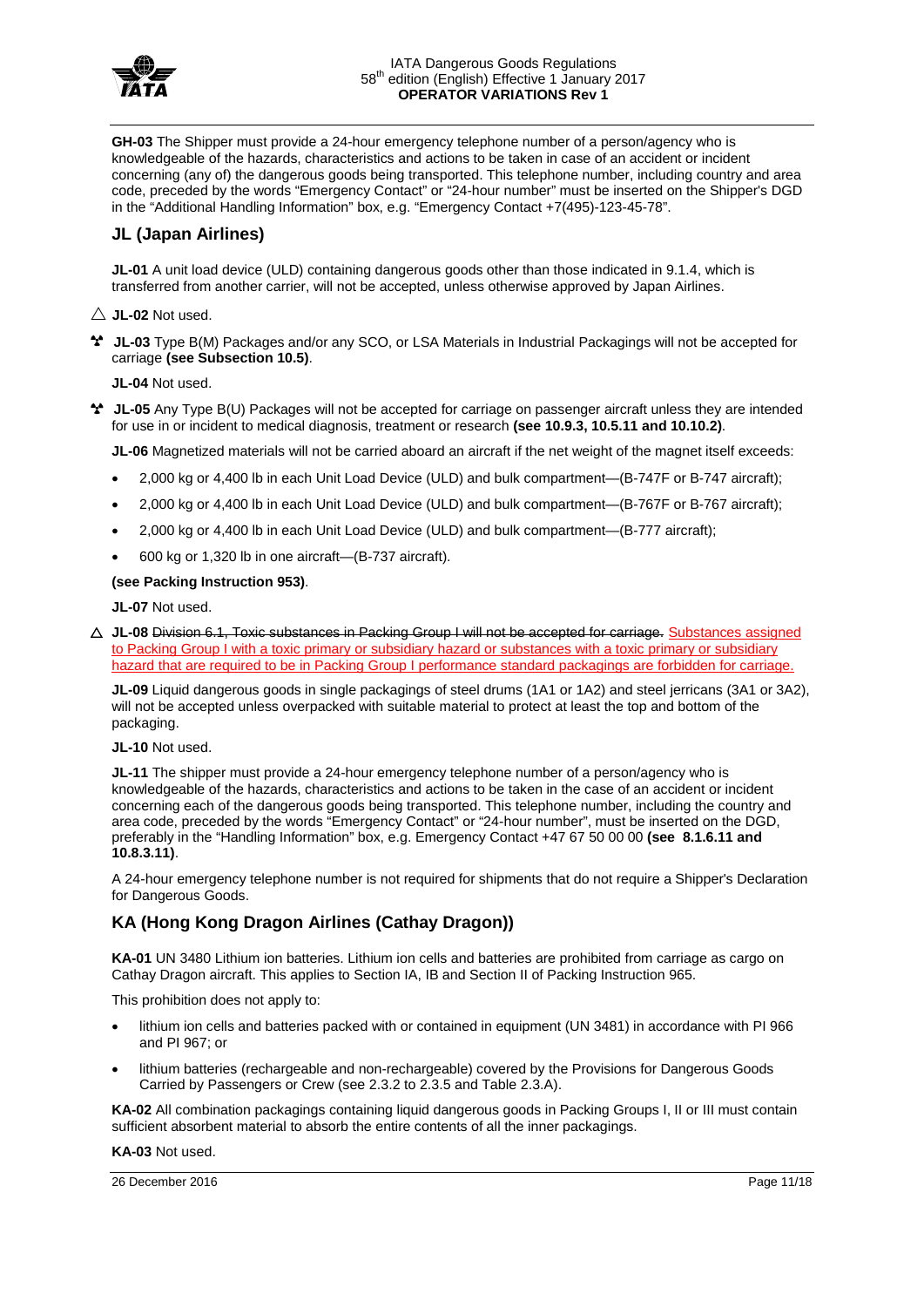

**KA-04** The shipper must provide a 24-hour emergency telephone number of a person/agency who is knowledgeable of the hazards, characteristics and actions to be taken in case of an accident or incident concerning (each of) the dangerous goods being transported. This telephone number, including country and area code, preceded by the words "Emergency Contact" or "24-hour number" must be inserted on the DGD preferably in the "Additional Handling Information" box, e.g. "Emergency Contact +47 67 50 00 00" **(see 8.1.6.11 and 10.8.3.11)**.

**KA-05** Liquid dangerous goods in single packagings of drums and jerricans of any material must be prepared as follows:

- **1.** the steel drums/plastic drums/plastic jerricans must be protected by other strong outer packaging, for example fibreboard box; or
- **2.** if prepared as an open overpack, a suitably sized plastic, foam or wooden pallet must be used to protect at least the top and bottom of the packaging.

**KA-06** In addition to the requirements of 8.2.5, the UN number(s) of all shipments of dangerous goods in excepted quantities must be indicated on the air waybill.

**KA-07** UN 3090 Lithium metal batteries. Lithium metal cells and batteries are prohibited from carriage as cargo on Cathay Dragon aircraft. This applies to Section IA, IB and Section II of Packing Instruction 968.

This prohibition does not apply to:

- lithium metal cells and batteries packed with or contained in equipment (UN 3091) in accordance with PI 969 and PI 970; or
- lithium batteries (rechargeable and non-rechargeable) covered by the Provisions for Dangerous Goods Carried by Passengers or Crew (see 2.3.2 to 2.3.5 and Table 2.3.A).
- $\triangle$  KA-08 All packages prepared in accordance with Section II of PI 967 or Section II of PI 970 must bear the lithium battery mark or lithium battery handling label as required by 7.1.5.5 or 7.2.4.7 respectively. This requirement applies to all packages of lithium batteries contained in equipment, even where the package contains no more than four cells or two batteries installed in equipment. The requirement for the lithium battery mark or lithium battery handling label does not apply to packages containing only button cells installed in equipment (including circuit boards). Not used.

### **LD (Air Hong Kong)**

**LD-01** UN 3480 Lithium ion batteries. Lithium ion cells and batteries are prohibited from carriage as cargo on Air Hong Kong aircraft. This applies to Section IA, IB and Section II of Packing Instruction 965.

This prohibition does not apply to:

- lithium ion cells and batteries packed with or contained in equipment (UN 3481) in accordance with PI 966 and PI 967; or
- lithium batteries (rechargeable and non-rechargeable) covered by the Provisions for Dangerous Goods Carried by Passengers or Crew (see 2.3.2 to 2.3.5 and Table 2.3.A).

**LD-02** All combination packagings containing liquid dangerous goods in Packing Groups I, II or III must contain sufficient absorbent material to absorb the entire contents of all the inner packagings.

#### **LD-03** Not used.

**LD-04** The shipper must provide a 24-hour emergency telephone number of a person/agency who is knowledgeable of the hazards, characteristics and actions to be taken in case of an accident or incident concerning (each of) the dangerous goods being transported. This telephone number, including country and area code, preceded by the words "Emergency Contact" or "24-hour number" must be inserted on the DGD preferably in the "Additional Handling Information" box, e.g. "Emergency Contact +47 67 50 00 00" **(see 8.1.6.11 and 10.8.3.11)**.

**LD-05** Liquid dangerous goods in single packagings of drums and jerricans of any material must be prepared as follows:

- **1.** the steel drums/plastic drums/plastic jerricans must be protected by other strong outer packaging, for example fibreboard box; or
- **2.** if prepared as an open overpack, a suitably sized plastic, foam or wooden pallet must be used to protect at least the top and bottom of the packaging.

26 December 2016 Page 12/18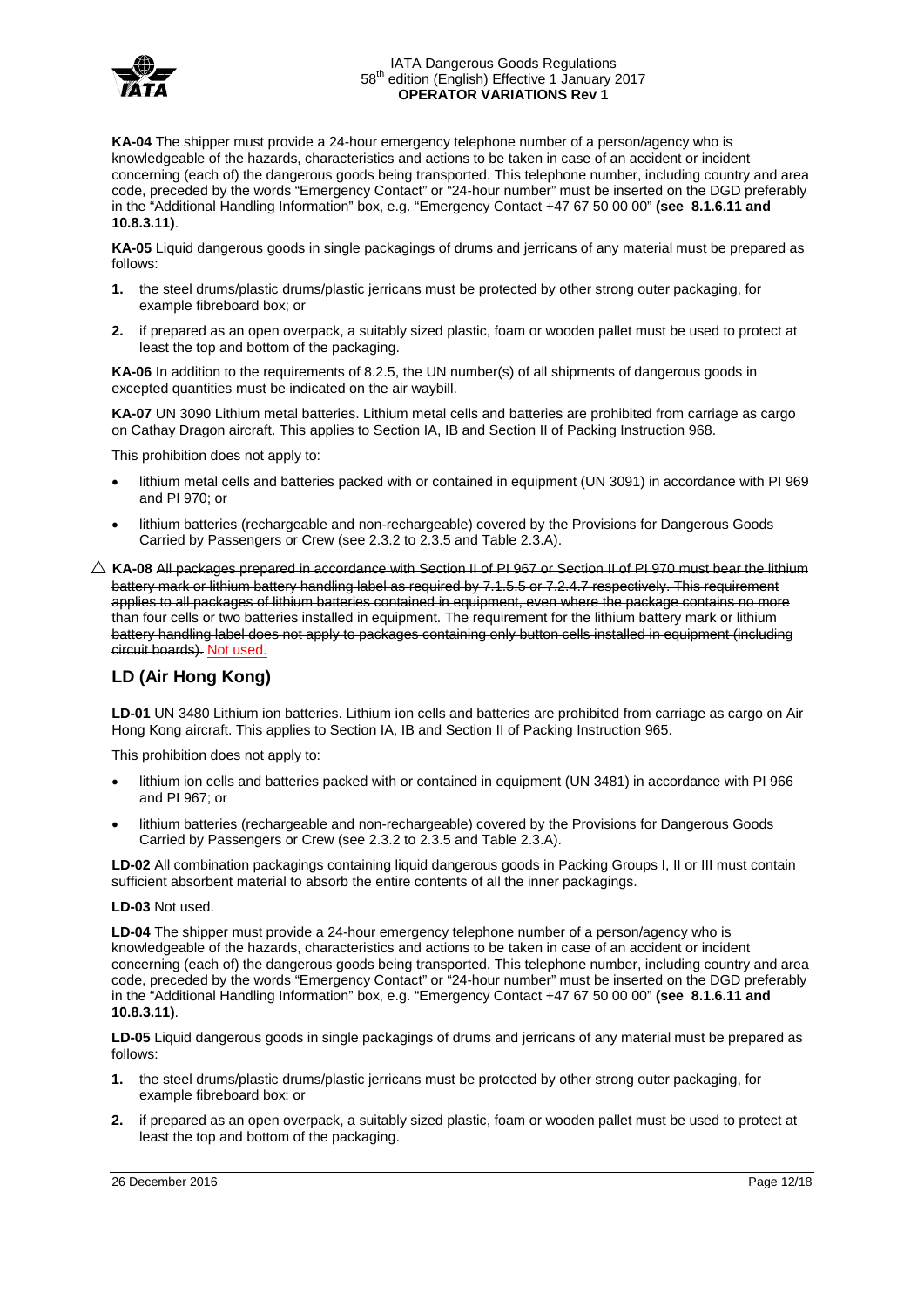

LD-06 In addition to the requirements of 8.2.5, the UN number(s) of all shipments of dangerous goods in excepted quantities must be indicated on the air waybill.

**LD-07** UN 3090 Lithium metal batteries. Lithium metal cells and batteries are prohibited from carriage as cargo on Air Hong Kong aircraft. This applies to Section IA, IB and Section II of Packing Instruction 968.

This prohibition does not apply to:

- lithium metal cells and batteries packed with or contained in equipment (UN 3091) in accordance with PI 969 and PI 970; or
- lithium batteries (rechargeable and non-rechargeable) covered by the Provisions for Dangerous Goods Carried by Passengers or Crew (see 2.3.2 to 2.3.5 and Table 2.3.A).
- $\triangle$  LD-08 All packages prepared in accordance with Section II of PI 967 or Section II of PI 970 must bear the lithium battery mark or lithium battery handling label as required by 7.1.5.5 or 7.2.4.7 respectively. This requirement applies to all packages of lithium batteries contained in equipment, even where the package contains no more than four cells or two batteries installed in equipment. The requirement for the lithium battery mark or lithium battery handling label does not apply to packages containing only button cells installed in equipment (including circuit boards). Not used.

### **LX (Swiss International)**

**LX-01** Following class 7 articles or substances will not be accepted for carriage **(see Subsection 10.4)**:

**UN Number — Description**

**UN 2919** — **Radioactive material, transported under special arrangement** non fissile or fissile excepted

**UN 2977** — **Radioactive material, uranium hexafluoride, fissile**

**UN 3321** — **Radioactive material, low specific activity (LSA-II)** non fissile or fissile excepted

**UN 3322** — **Radioactive material, low specific activity (LSA-III)** non fissile or fissile excepted

**UN 3324** — **Radioactive material, low specific activity (LSA-II), fissile**

- **UN 3325 Radioactive material, low specific activity (LSA-III), fissile**
- **UN 3326 Radioactive material, surface contaminated objects (SCO-I or SCO-II), fissile**
- **UN 3327 Radioactive material, Type A package, fissile** non-special form
- **UN 3328 Radioactive material, Type B(U) package, fissile**
- **UN 3329 Radioactive material, Type B(M) package, fissile**
- **UN 3330 Radioactive material, Type C package, fissile**
- **UN 3331 Radioactive material, transported under special arrangement, fissile**
- **UN 3333 Radioactive material, Type A package, special form, fissile**

**LX-02** Except for ID 8000, **Consumer commodity**, dangerous goods in limited quantities ("Y" packing instructions) will not be accepted for carriage **(see Subsection 2.7 and all "Y" Packing Instructions)**.

**LX-03** Mercurial barometers or thermometers will not be accepted for carriage in baggage, except a small medical or clinical thermometer for personal use when in its protective case **(see 2.3.3.1)**.

**LX-04** Camping stoves (gas or fuel) will not be accepted for carriage in baggage. This variation applies also to used camping stoves which have been thoroughly cleaned **(see 2.3.2.5)**.

LX-05 The shipper must provide a 24-hour emergency telephone number of a person who is knowledgeable of the hazard, characteristics and actions to be taken in case of an accident or incident. The telephone number must include the country and area code preceded by the words "Emergency Contact" or "24-hour number", must be inserted on the Shipper's Declaration for Dangerous Goods, preferably in the "Handling Information" box.

A 24-hour emergency telephone is not required for shipments that do not require a Shipper's Declaration for Dangerous Goods.

**LX-06** The following items are not accepted for carriage as cargo:

- UN 3090 Lithium metal batteries–PI 968, Section IA, IB and II
- UN 3091 Lithium metal batteries packed with equipment–PI 969, Section I

26 December 2016 Page 13/18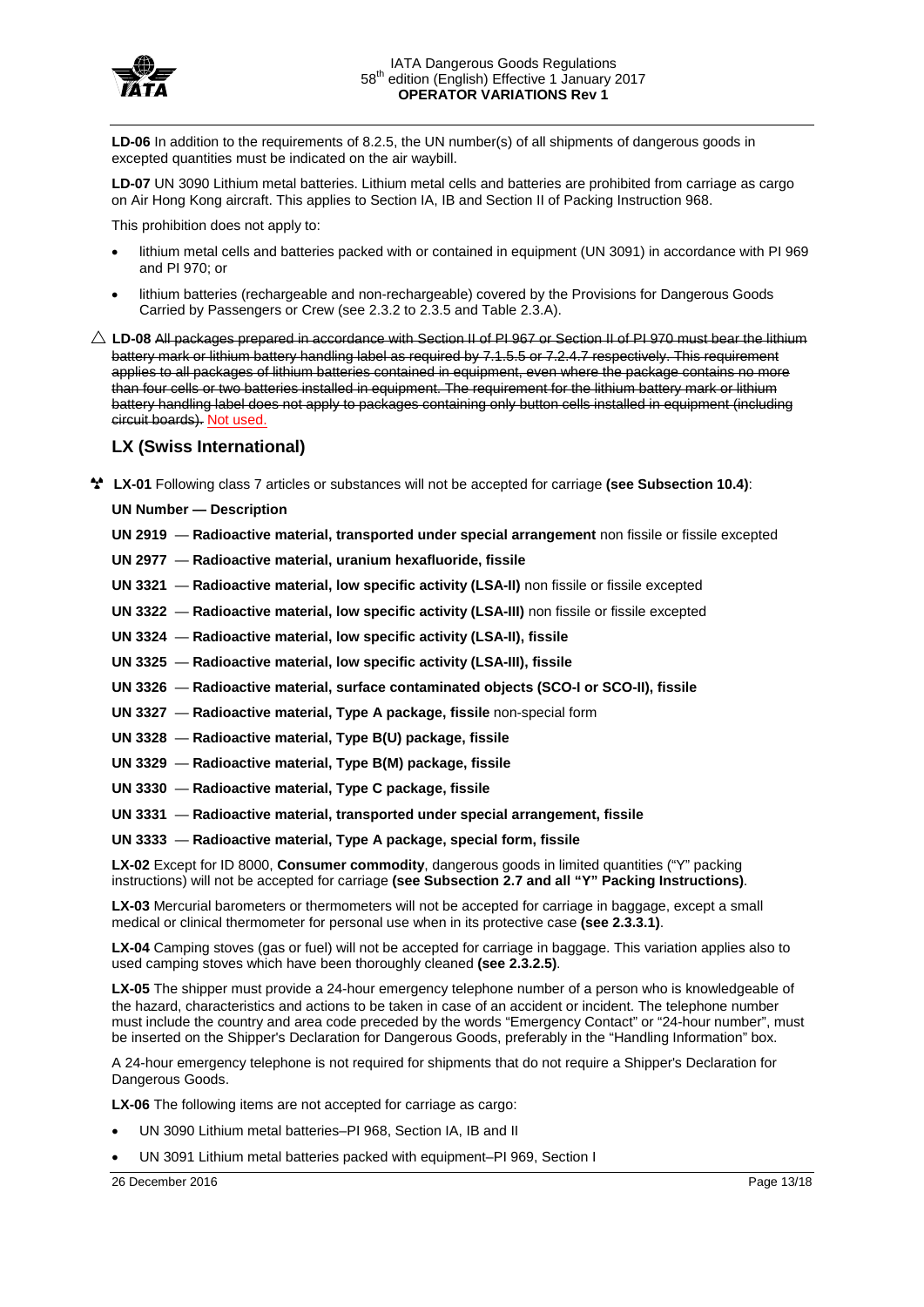

- UN 3091 Lithium metal batteries contained in equipment-PI 970, Section I
- UN 3480 Lithium ion batteries–PI 965, Section IA, IB and II
- UN 3481 Lithium ion batteries packed with equipment–PI 966, Section I
- UN 3481 Lithium ion batteries contained in equipment–PI 967, Section I
- **LX-07** UN 3171 **Battery-Powered Vehicles** are not accepted as cargo. This prohibition does not apply to UN 3171 Battery-Powered Equipment.

## **OS (Austrian Airlines)**

- **OS-01** UN 3481 Lithium ion batteries contained in equipment, PI 967, Section I (battery/pack more than 100 Wh) will not be accepted for carriage as cargo. Dangerous goods in "Limited Quantities" ("Y" Packing Instructions) will not be accepted for carriage. Exception: **Consumer commodity** (ID 8000) will be accepted **(see Subsection 2.7 and all "Y" Packing Instructions)**.
- **OS-02** Not used Dangerous goods in consolidations will not be accepted for carriage, except for the following shipments:
	- consolidations containing UN1845, Carbon dioxide, solid (Dry ice) when used as a refrigerant;
	- consolidations with only one house air waybill;
	- consolidations with more than one house air waybill, in case of identical shipper.
- **OS-03** Dangerous goods in "Limited Quantities" ("Y" Packing Instructions) will not be accepted for carriage. Exception: **Consumer commodity** (ID 8000) will be accepted **(see Subsection 2.7 and all "Y" Packing Instructions)**. Biological substance, Category B (UN 3373) will not be accepted in air mail **(see 2.4)**.
- **OS-04** Biological substance, Category B (UN 3373) will not be accepted in air mail **(see 2.4)**. UN 3356 Oxygen generator, chemical will not be accepted.

**OS-05** UN 3373 Biological substance, Category B will be accepted as cargo if the packaging meets the requirements of Packing Instruction 620. Marking and entries on the air waybill must comply with IATA requirements for UN 3373.

- □ <sup>\*</sup> OS-06 Fissile Material will not be accepted.
	- **OS-07** Intermediate bulk containers (IBC) will not be accepted. Exception: The IBC packagings 11A, 21A, 11B, 21B, 11N, 21N and 11C will be accepted under the condition that they are stackable with a minimum topload of 2,000 kg (stacking test load at least 3,600 kg). Advance arrangements with Lufthansa Cargo AG are required.
	- **OS-08** The following restrictions apply to lithium ion and lithium metal batteries as follows:
		- **1.** UN 3480 Lithium ion batteries prepared in accordance with Section IA, IB and II PI 965 and UN 3090 Lithium metal batteries prepared in accordance with Section IA, IB and II PI 968 will not be accepted for carriage as cargo;
		- **2.** All consignments containing the following lithium batteries are prohibited as cargo on passenger aircraft and must be shown on the DGD as Cargo Aircraft Only with packages bearing the Cargo Aircraft Only label:
			- UN 3091 Lithium metal batteries packed with equipment prepared in accordance with Section I of PI 969;
			- UN 3091 Lithium metal batteries contained in equipment prepared in accordance with Section I of PI 970;
			- UN 3481 Lithium ion batteries packed with equipment prepared in accordance with Section I of PI 966;
			- UN 3481 Lithium ion batteries contained in equipment prepared in accordance with Section I of PI 967.
		- **3.** All consignments containing the following lithium batteries are permitted as cargo on passenger and cargo aircraft:
			- UN 3481 Lithium ion batteries packed with equipment in accordance with Section II of PI 966;
			- UN 3481 Lithium ion batteries contained in equipment in accordance with Section II of PI 967;
			- UN 3091 Lithium metal batteries packed with equipment in accordance with Section II of PI 969;
			- UN 3091 Lithium metal batteries contained in equipment in accordance with Section II of PI 970.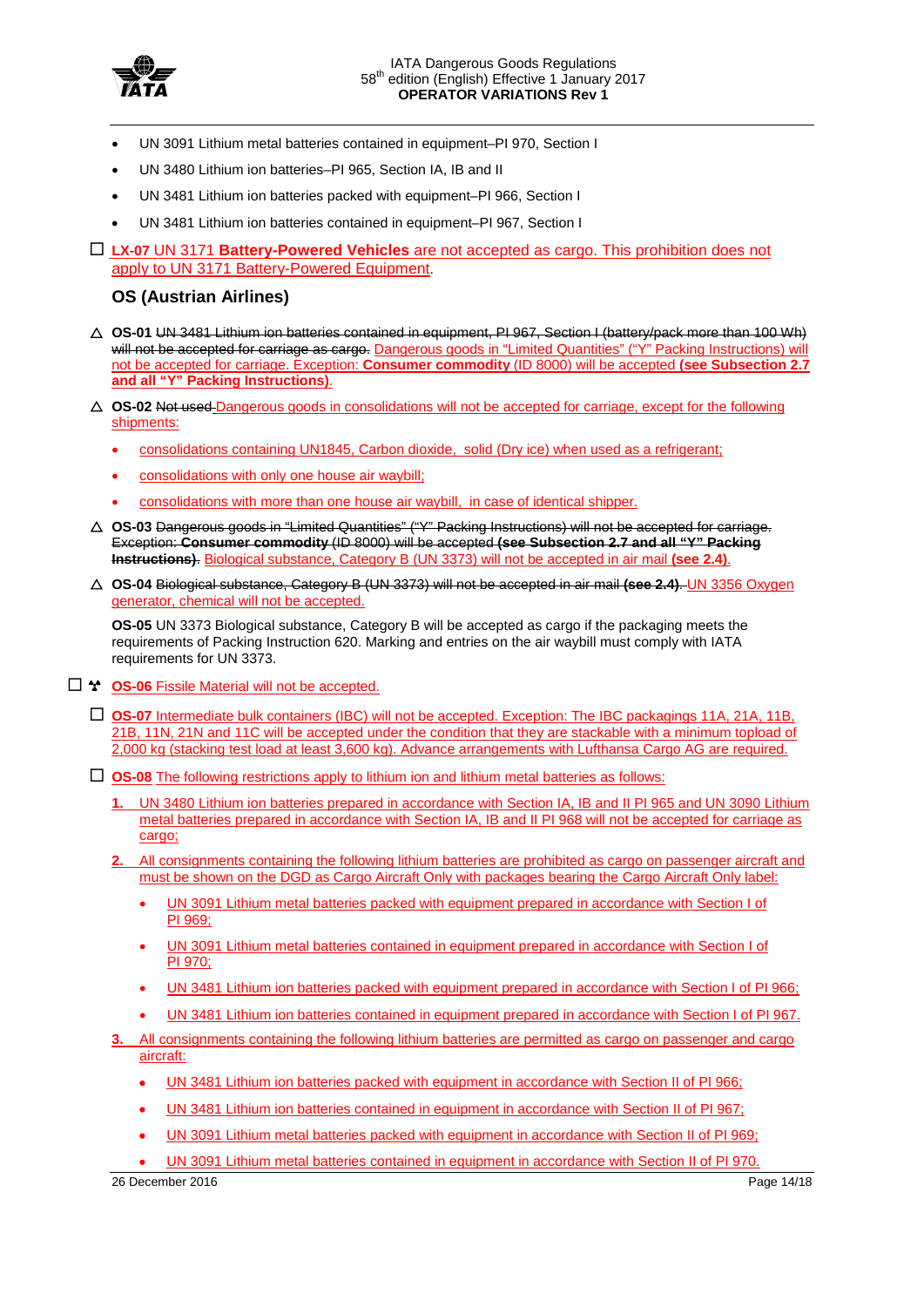

 **OS-09** All consignments containing UN 3171 Battery-powered vehicle and Battery-powered equipment are prohibited on passenger aircraft.

## **P3 (Cargologicair)**

**P3-01** Packages with dangerous goods, primary risk of Class 8, labelled "Cargo Aircraft Only", are forbidden for transport on lower deck of the aircraft.

**P3-02** UN 3090, Section IA of PI 968 and UN 3091, Section I of PI 969 and PI 970 are accepted for carriage upon prior approval of the airline. Request for approval must be by email: dg@cargologicair.com

- **P3-03** UN3480, Section 1A of PI 965 and UN3481, Section 1 of PI 966 and PI967 are accepted for carriage upon prior approval of the airline. Request for approval must be via email: dg@cargologicair.com
- **P3-04** UN3480 Section 1B, 11 of PI965, UN3481 Section 11 of PI966 and PI967, UN3090 Section 1B,11 of PI 968 and UN3091, Section 11 of PI969 and PI 970 are accepted for carriage only with a completed and signed "Shippers Declaration for Lithium Battery" form. This form can be obtained from local airline offices or via email: dg@cargologicair.com

# **S7 (PJSC Siberia Airlines)**

**S7-01** Shipment of dangerous goods transported by Siberia Airlines flights will only be acceptable after getting advance approval of Siberia Airlines. Requests for dangerous goods shipments must be sent to the following email address: email: cgo@s7.ru

Request for approval must be submitted and be made according to the special form of approval (form is provided by request). Form of approval to be attached to the set of accompanying documents and forwarded on board to the crew by the handling company at the airport of departure.

 **S7-02** Patient specimens will only be accepted if assigned to UN 2814 or UN 2900 or UN 3373 as appropriate. Biological substance, Category B–UN 3373 may only be accepted for carriage under necessary requirements and after a prior Siberia Airlines written approval has been grantedNot used.

**S7-03** The Shipper must provide a 24-hour emergency telephone number of a person/agency who is knowledgeable of the hazards, characteristics and actions to be taken in case of an accident or incident concerning (any of) the dangerous goods being transported. This telephone number, including country and area code, preceded by the words "Emergency Contact" or "24-hour number" must be inserted on the Shipper's DGD in the "Additional Handling Information" box, e.g. "Emergency Contact +7(495)-123-45-78".

# **SS (Corsair)**

- **SS-01** Class 7—Radioactive material, including all categories of excepted packages, will not be accepted for transport **(see 10.10.2)**.
- **SS-02** Diving lamps are accepted by Corsair International only in carry-on baggage (see 2.3.4.6).
- **SS-03** The word x package of "Lithium [ion or metal] batteries in compliance with Section II of PI966, PI967, PI969 or PI970" must be added in the "other load" part of the NOTOC, or as a remark, where "x" is the number of package(s).

#### *Note:*

*The number of packages marked with the lithium battery handling label in compliance with the Section II of the packing instructions 966-967,969-970, must be added in the nature of the product box of the air waybill.*

- **SS-04** For shipments of UN 3171 powered by lithium batteries, Corsair International requires the additional marking, "Contains Lithium Batteries." The marking must meet the requirements as stated in 7.1.4.4.1 and be near the proper shipping name mark.
- **SS-05** Where any doubt arises regarding the classification or identification of a substance, the shipper must provide, upon request by Corsair Int or its representative, the **Material Safety Data Sheet (MSDS)** for the substance. The MSDS must include the UN number, packing group if necessary, proper shipping name, and all other relevant transport information.

26 December 2016 Page 15/18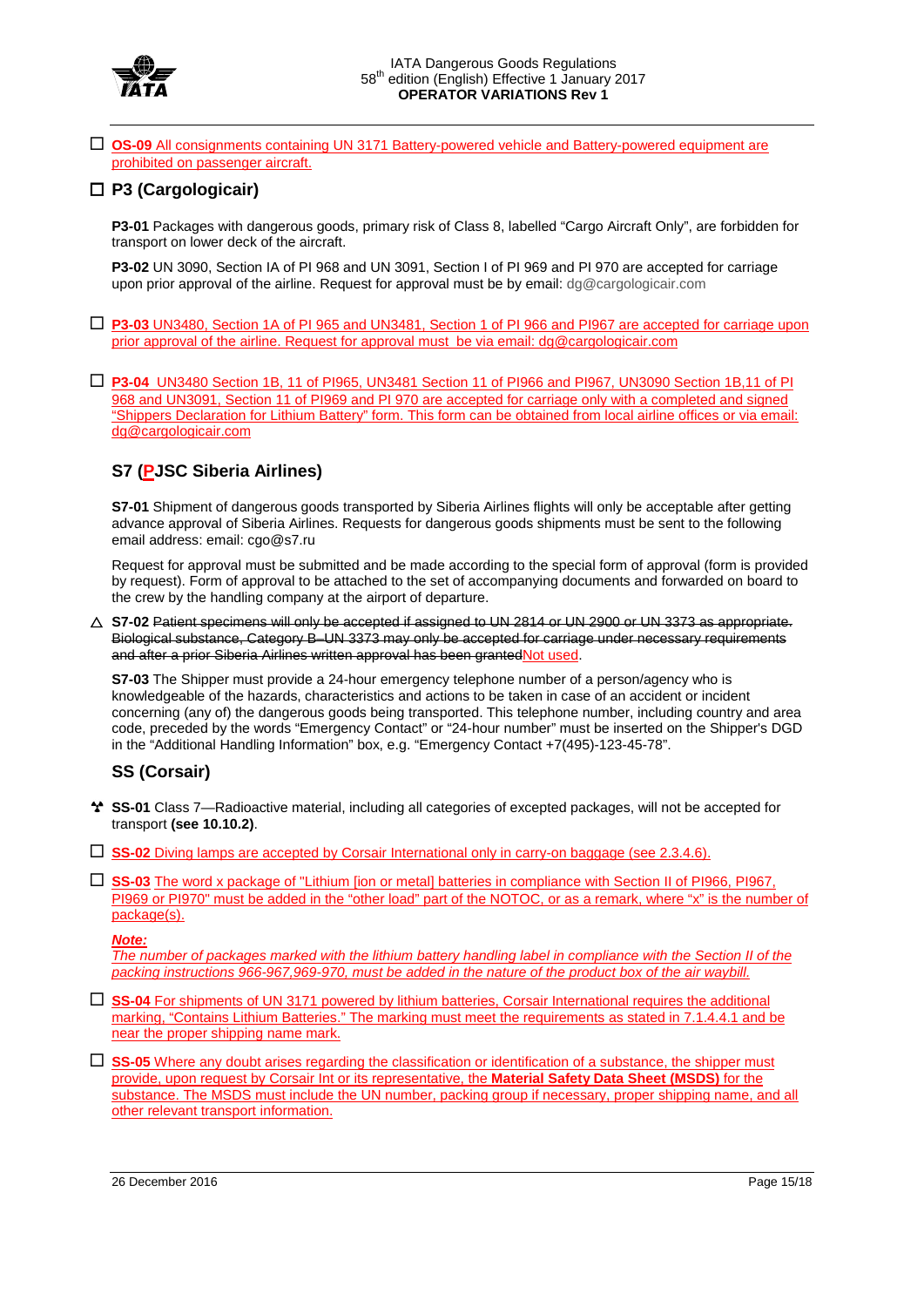

# **TS (Air Transat)**

**TS-01** Air Transat Cargo will only accept for carriage dangerous goods of the following classes as cargo:

- Class 2: Gases;
- Class 3: Flammable liquids;
- Class 8: Corrosives; and
- Class 9: Miscellaneous dangerous goods.

**TS-02** In addition to the limits of TS-01, biological substance, Category B, UN 3373 will not be accepted.

**TS-03** The following dangerous goods will not be accepted as cargo:

- UN 3091, Lithium metal batteries packed with equipment (PI 969, Section I and II);
- UN 3091, Lithium metal batteries contained in equipment (PI 970, Section I and II); and
- UN 3480, Lithium ion batteries (PI 965, Section IA, IB and II).

**TS-04** Battery-powered wheelchairs or mobility-aids with spillable batteries will not be accepted.

#### *Note:*

*Battery-powered wheelchairs and mobility aids with non-spillable or lithium batteries are acceptable.*

 **TS-05** Lithium Ion battery UN 3481 when shipped as cargo prepared in accordance with Section II of Packing Instruction 966 or with Section II of Packing Instruction 967 must be indentified on the NOTOC.

### **UU (Air Austral)**

**UU-01** Dangerous goods as defined in the current edition of the IATA Dangerous Goods Regulations will not be accepted in AIR MAIL **(see 2.4 and 10.2.2)**.

**UU-02** Dangerous goods as defined below will not be accepted for carriage on board Air Austral aircraft:

- **(a)** Division 2.3—Toxic gases;
- **(b)** Division 6.1—Toxic substances in Packing Group I.
- $\triangle$   $^{\star}$  UU-03 Radioactive material will not be accepted for carriage other than radioactive material, excepted package, AOG aircraft components, **(see 10.10.2)**.

**UU-04** Battery-powered mobility aids with spillable batteries will only be accepted through Air Austral Cargo **(see 2.3.2.3)**.

**UU-05** All blood products and biological samples, human or animal origin, must be carried as Cargo. They are not permitted as baggage. They must be classified as UN 2814, **Infectious substance, affecting humans**, (liquid or solid) or UN 2900, **Infectious substances, affecting animals**, (liquid or solid) both in Division 6.2 and packed according to Packing Instruction 620. The only exception to this rule is human or animal blood and plasma free from any pathogen and destined for human or veterinary treatment. In these cases, the shipment must be classified as non-dangerous pharmaceuticals, life-saving drugs. The air waybill must bear a detailed commodity description to enable identification.

Biological substance, Category B, UN 3373 may be accepted only as cargo and as long as a valid and free from any Pathogen Biological Certification is dully given to the Operator and must be packed in accordance with Packing Instruction 650 **(see Packing Instruction 650)**.

**UU-06** The following dangerous goods permitted in passenger baggage as per 2.3 and Table 2.3.A are only allowed with the approval of the operator:

- fuel cell cartridges (2.3.5.10);
- non-infectious specimens containing small quantities of flammable liquids (2.3.5.14);
- internal combustion or fuel cell engines (2.3.5.15).
- △ UU-07 Chemical agent monitoring equipment **containing radioactive materials** carried by staff members of the Organization for the Prohibition of Chemical Weapons (OPCW) are forbidden on the Air Austral network.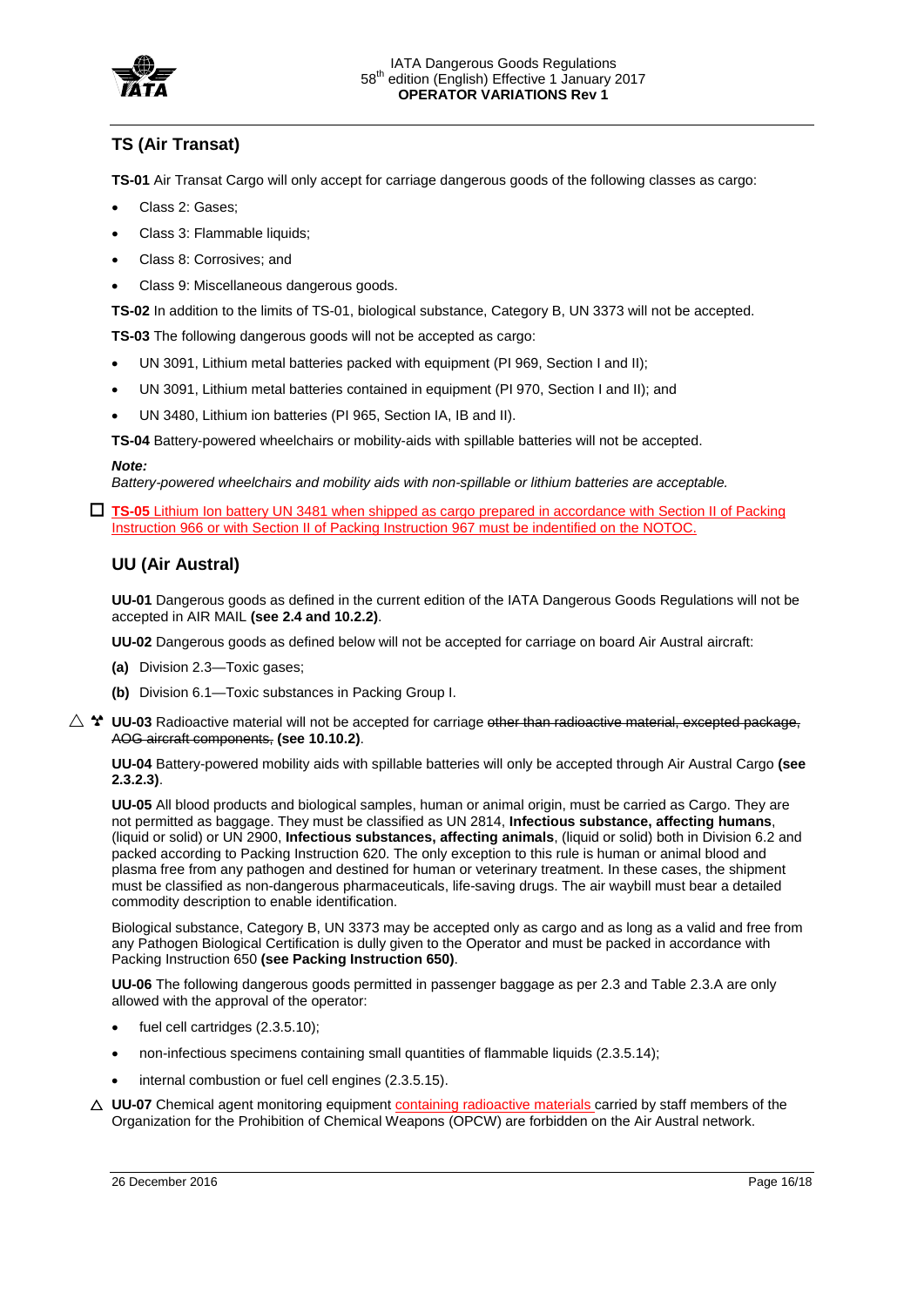

## **XG (SunExpress Deutschland GmbH)**

**XG-01** Dangerous Goods in "Limited Quantities" ("Y" Packing Instruction) will not be accepted for carriage. Exceptions: Consumer commodity (ID 8000) will be accepted **(see Subsection 2.7 and all "Y" Packing Instructions)**.

**XG-02** Dangerous Goods in consolidations will not be accepted for carriage, except for the following shipments;

- Consolidations containing UN 1845, Carbon dioxide, solid (Dry Ice) when used as a refrigerant; or
- Consolidations with only one house Air waybill; or
- Consolidations with more than one house Air waybill, which have the same shipper and different consignees.

### **(see 1.3.3, 8.1.2.4, 9.1.8 and 10.8.1.5)**.

**XG-03** Dangerous goods will not be accepted in air mail. This includes items permitted under 2.4.2 **(see 2.4 and 10.2.2)**.

**XG-04** UN 1845 Carbon dioxide, solid (Dry Ice) is restricted to a maximum of 200 kg per aircraft on all SunExpress aircraft types.

**XG-05** Biological substance, Category B, UN 3373 will not be accepted for transport **(see Packing Instruction 650)**.

**XG-06** Fissile Material will not be accepted.

**XG-07** The shipper must provide a 24-hour emergency telephone number of a person/agency who is knowledgeable of the hazards, characteristics and actions to be taken in the case of an accident or incident concerning each of the dangerous goods being transported. This telephone number, including the country and area code, preceded by the words "Emergency Contact" or "24-hour number", must be inserted on the Shipper's Declaration for Dangerous Goods, preferably in the "Handling Information" box, e.g. Emergency Contact +90 242-123-4567 and must also be visible on the outside of the package(s) **(see 8.1.6.11 and 10.8.3.11)**.

A 24-hour emergency telephone number is not required for shipments that do not require a Shipper's Declaration for Dangerous Goods.

**XG-08** Lithium ion and lithium metal cells and batteries will not be accepted for carriage as cargo. This prohibition applies to all parts of Packing Instructions 965 to 970.

This prohibition does not apply to lithium batteries (rechargeable and non-rechargeable) covered by the Provisions for Dangerous Goods Carried by Passengers or Crew (**see 2.3.2 to 2.3.5 and Table 2.3.A)**.

**XG-09** UN3171 Battery-powered vehicle powered by lithium batteries will not be accepted for carriage as cargo.

# **XQ (SunExpress)**

**XQ-01** Dangerous Goods in "Limited Quantities" ("Y" Packing Instruction) will not be accepted for carriage. Exceptions: Consumer commodity (ID 8000) will be accepted **(see Subsection 2.7 and all "Y" Packing Instructions)**.

**XQ-02** Dangerous Goods in consolidations will not be accepted for carriage, except for the following shipments;

- Consolidations containing UN 1845, Carbon dioxide, solid (Dry Ice) when used as a refrigerant; or
- Consolidations with only one house Air waybill; or
- Consolidations with more than one house Air waybill, which have the same shipper and different consignees.

### **(see 1.3.3, 8.1.2.4, 9.1.8 and 10.8.1.5)**.

**XQ-03** Dangerous goods will not be accepted in air mail. This includes items permitted under 2.4.2 **(see 2.4 and 10.2.2)**.

**XQ-04** UN 1845 Carbon dioxide, solid (Dry Ice) is restricted to a maximum of 200 kg per aircraft on all SunExpress aircraft types.

**XQ-05** Biological substance, Category B, UN 3373 will not be accepted for transport **(see Packing Instruction 650)**.

**XQ-06** Fissile Material will not be accepted.